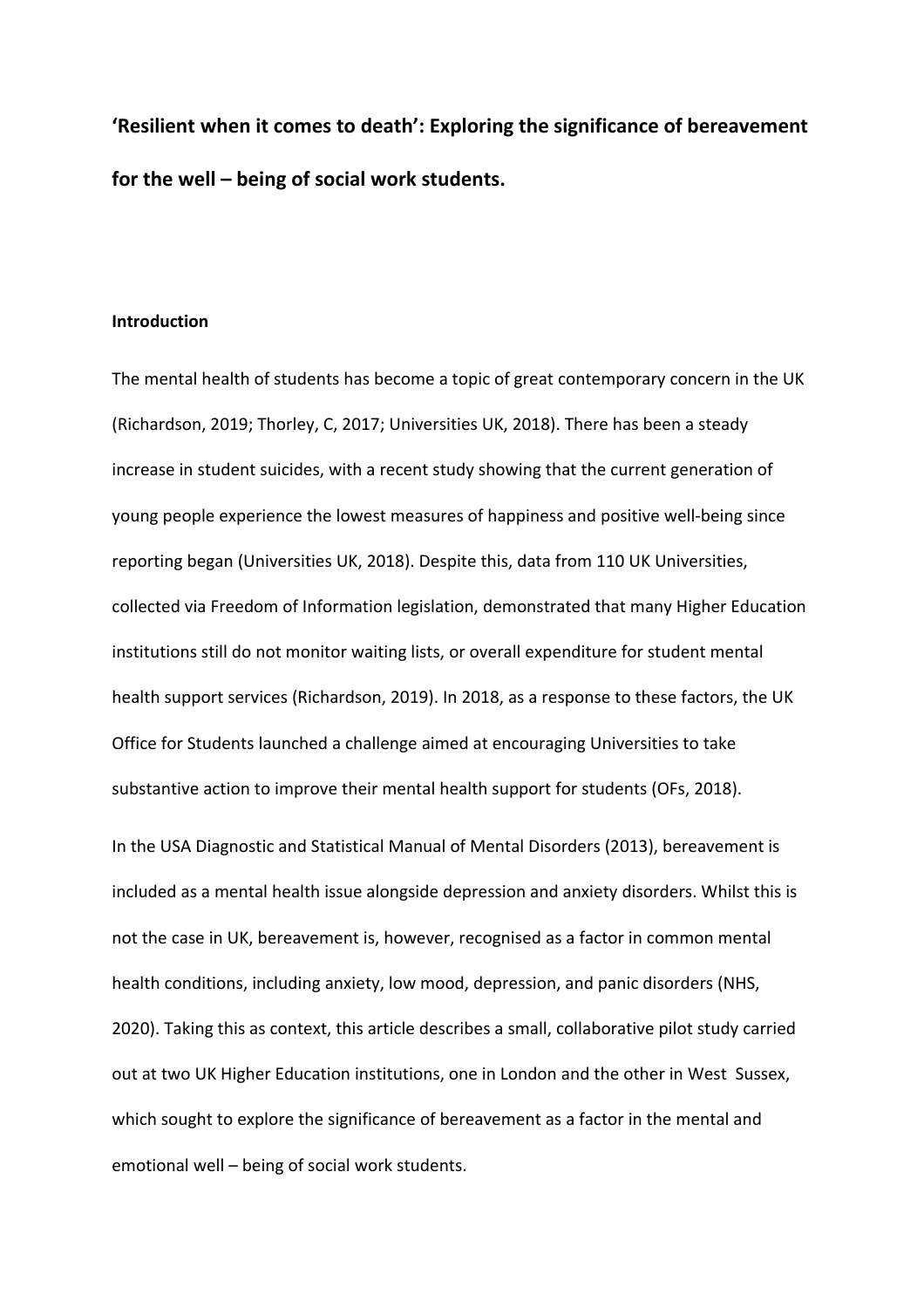Within the general student population, social work students face particular challenges which exacerbate the potential pressures on their mental and emotional wellbeing. Social work degrees in the UK are professionally regulated and thereby necessitate balancing complex work placements with academic study, as well as adherence to specialist practice frameworks. Additionally, a considerable percentage of students are drawn to study social work as a response to their own experiences of loss and trauma, which they may unconsciously hope to resolve through working with service users (Kramer, 1998). Collins, Coffey, and Morris (2010) found that significant numbers of social work students suffer from low self -esteem and emotional exhaustion and recommend increased institutional intervention to ameliorate this. Parker (2006) identified a need for social work students to increase their resilience and coping strategies in the face of stressors created by practice, whilst Collins, Coffey and Morris (2010, p.978) suggest that 'it is perhaps hard for a potential helper to admit to a need for help themselves.' However, Kramer (1998) found that without this help, student social workers were poorly prepared to work effectively with the complex bereavement needs of service users. As a part of this preparation, Kramer (1998) recommends that social work students are encouraged and supported to explore losses within their own lives in order that they can effectively support others.

The pilot study reported in this article explored the impacts of bereavement on the personal and professional lives of social work students at pre qualifying levels, as well as considering the support available to them. Additionally, the article emphasizes some specific cultural issues associated with bereavement and loss which the authors recommend are further investigated and effectively integrated into social work education and training in order to equip practitioners with the skills and knowledge needed to work successfully with service users.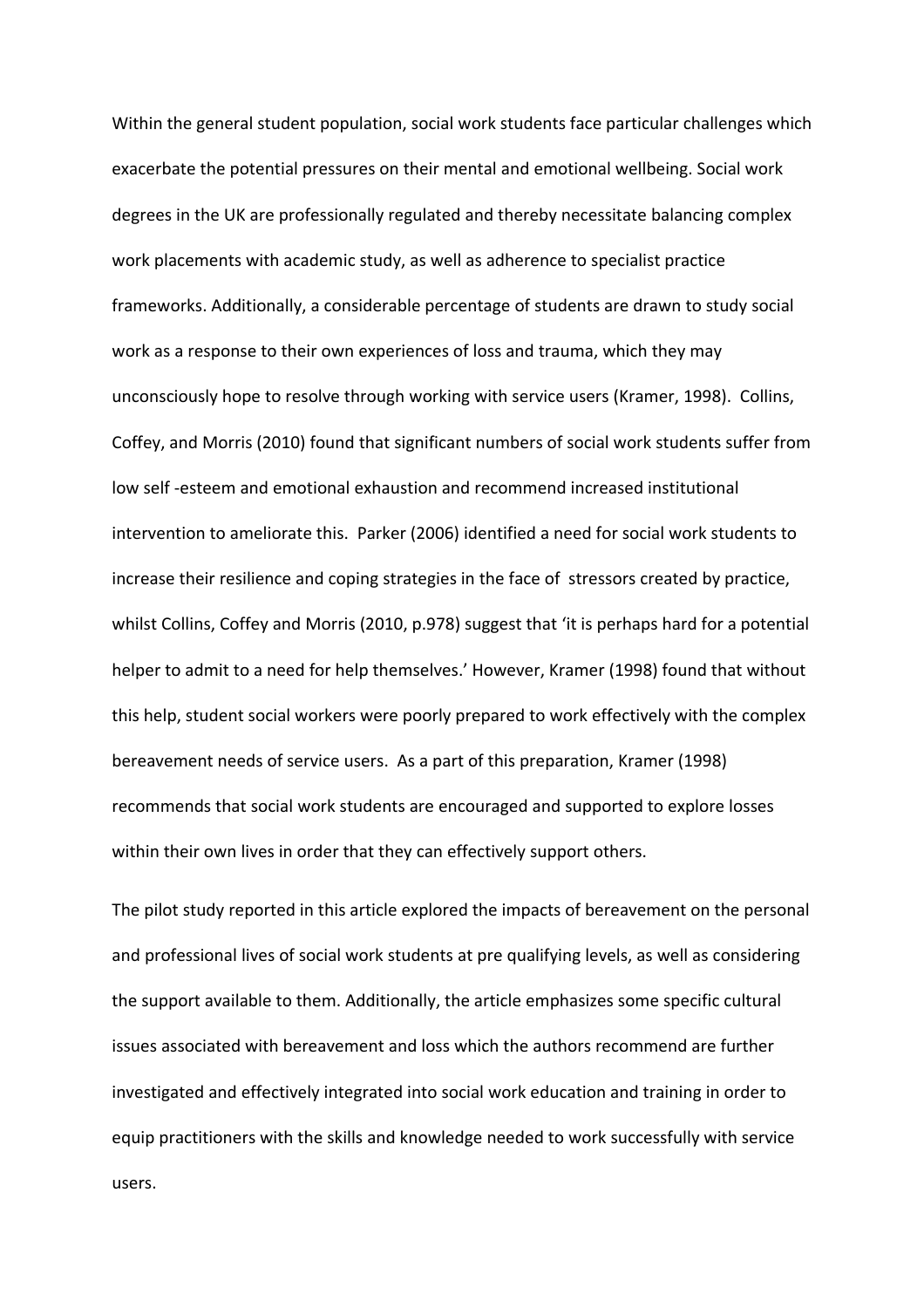#### **Student Experiences of Bereavement**

Amongst the general population, research evidence shows that grieving people are at increased risk of suicide, as well as mental and physical health problems (Fulton, 2010). Bereavement has also been highlighted as a specific contributory factor for mental health difficulties amongst adolescents (Stikkelbroek et al, 2015). Research from Universities UK (2018) shows that half of mental health problems are firmly established by age 14; rising to three quarters by age 24, thereby demonstrating the vulnerability of students who span this age range.

Within social work education, aspects of death, loss and change were once core topics, in order that students could be encouraged to process aspects of their own experience, prior to starting their practice (Kramer, 1998; Holloway and Taplin, 2013). However, the shift towards managerialism and preoccupation with risk over preceding decades has gradually eroded this focus on loss, leaving significant gaps in the pre- qualifying education of UK social work students, who may nevertheless face multiple aspects of loss and bereavement within their practice. A literature review carried out prior to commencement of the research study , did not identify any studies exclusively focussed on social work student's experiences of bereavement, although Holloway and Taplin provide a valuable account of contemporary issues around death, dying and social work in their Editorial to a Special Edition of the British Journal of Social Work (2013). In the same Edition, Silverman discusses many important personal lessons learned through her decades of research and practice in the bereavement field, recognising that it is often the bereaved themselves that have the most expertise (Silverman, 2013).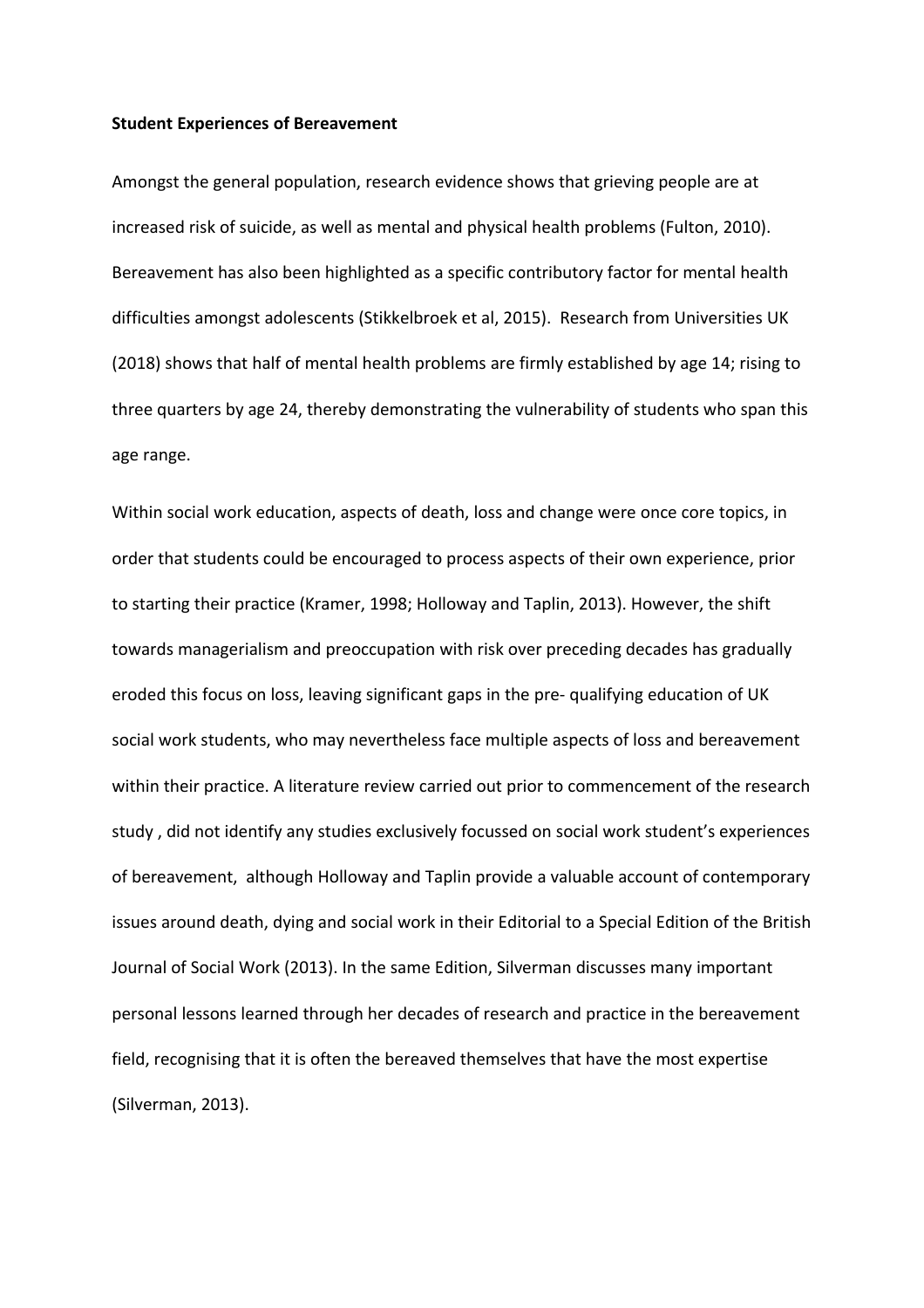The literature review also found a limited number of articles which discussed student involvement with death and bereavement in varying contexts. Collins et al (2010) and Collins (2006) studied stress and well-being amongst social work students, identifying previous experiences of loss as potential risk factors for mental health problems. The lead author has previously documented her experience of supporting a bereaved social work student, in her first year of study (Turner, 2014b) whilst Fulton (2012) also incorporates personal experience to offer social work students advice on dealing with death and dying during their placements. Amongst other literature focussing on student experiences of bereavement, Vejar (2013) provides an overview of the different deaths which students may encounter during their studies, whilst van Breda (2017) cites loss as a significant challenge for first year undergraduates. A larger number of studies also evaluate the impact of death education on students (McClatchey and King, 2016; Cagle and Kovacs, 2009; McClatchey and King, 2015; Chan et al, 2017; McIlwaine et al, 2007; Kramer, 1998; ), whilst other studies focus on the attitude of health and social care students towards death and dying (Yang, 2012). Articles also offered insights into the death of faculty members (Sanford, 2017); the growing problem of suicide amongst students (Stanley et al, 2010) and the importance of cultural awareness and spirituality within social work education (Stirling et al, 2010).

The recent focus on wellbeing amongst University students has also led to some media reporting of bereavement. In an anonymous student article published in the Guardian (2014) the author describes the death of her father shortly after she had started at University and her accompanying fears of being labelled or stigmatised. This led to deteriorating mental health, made significantly worse by a perceived lack of institutional support. Ackermann (2015) writing in the Guardian reports a similar pattern of depression and panic attacks after the death of her father during her second year at University, which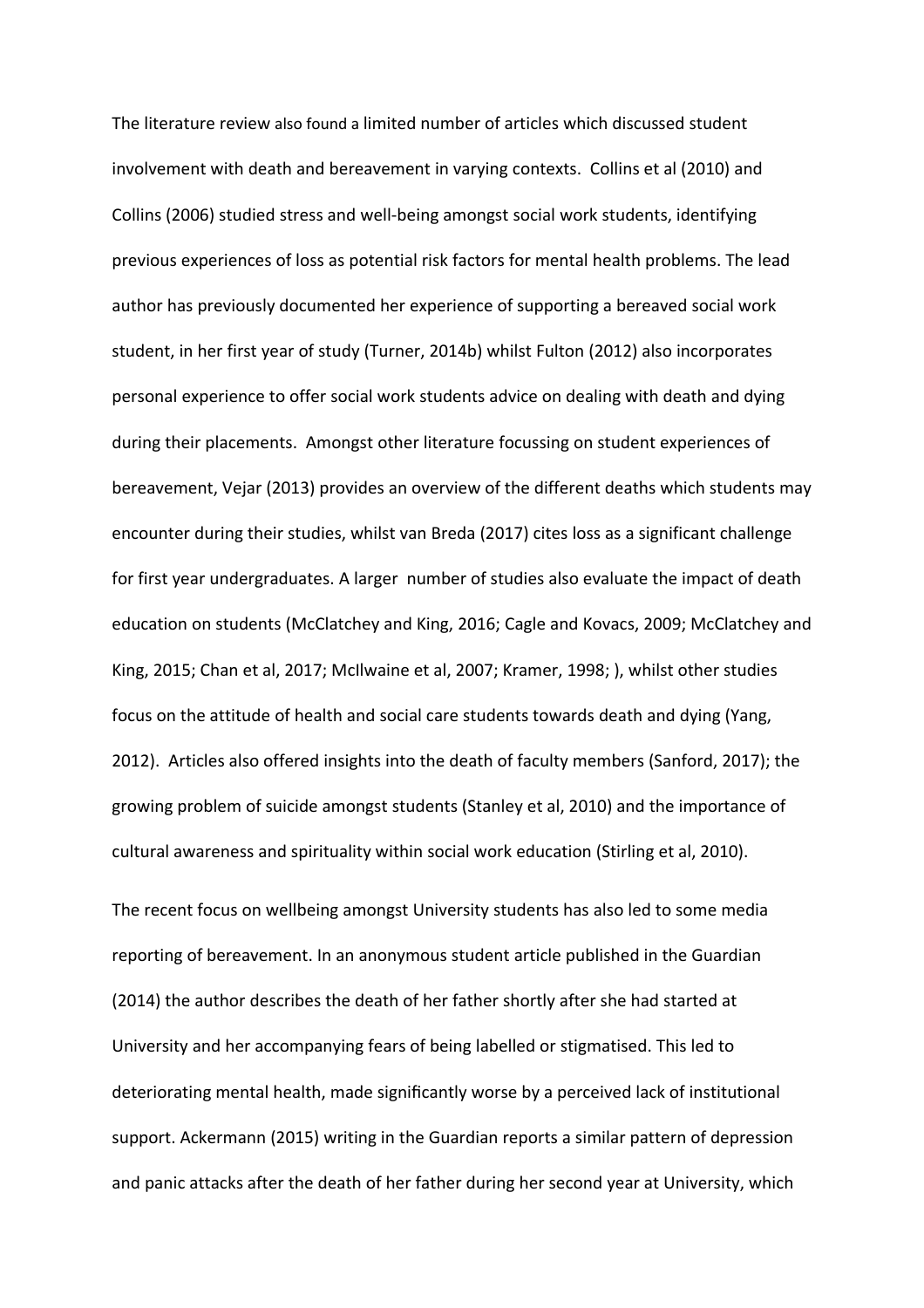remained sequestered from academic and other staff, an experience which has been repeatedly underlined by recent reports into student mental health (Richardson, 2019; Thorley, C, 2017; Universities UK ,2018).

Many contemporary grief theorists suggest that resolving bereavement in the long term is dependent on the task of making meaning from the death (Neimeyer, 1999). However, where students feel vulnerable and desperate as Ackermann reports (2015) this may be impossible, without effective and informed support. Additionally, whilst the term 'bereavement' is used universally to describe the period of mourning following death, it is not a homogenised experience but one which is mediated through cultural and societal norms, as well as personal experience. Cagle and Kovacs (2009) highlight the culturally diverse and complex aspects of bereavement and indeed the dying process itself, which in the UK tends to be dominated by a western paradigm (Laurie and Neimeyer, 2011). Where the core values of social work include a recognition of diversity and anti-oppressive practice, recent Government measures have recognised that, just as with mental health, Universities need to do more to improve the success rate and experience of ethnic minority University students. (Gov, 2019) This is consistent with articles found within the preliminary literature review. For example, Lawson (2013), in a powerful study of African Canadians bereaved by gun violence, suggests that their grief is generally unrecognised and disenfranchised in a culture which views them largely as social problems. A recurring theme in Lawson's study, which is underscored by data from the pilot research discussed in this article, concerned 'the number of times they had been told to 'get over' the loss of their loved one' thereby trivialising the death, or suggesting lack of resilience (Lawson, 2013, p.9).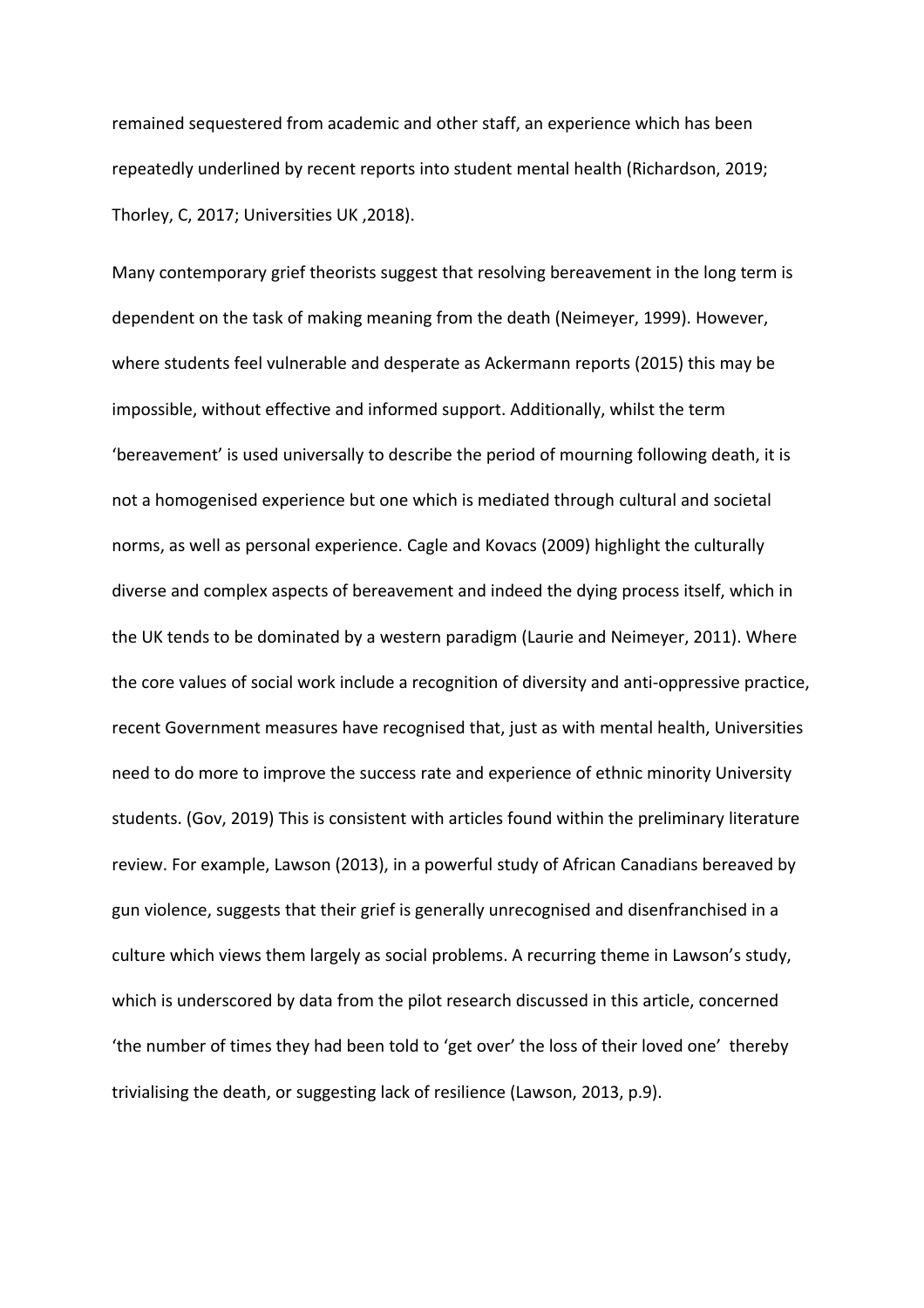The literature review did not find any articles which specifically focussed on diversity, culture, and bereavement amongst social work students. However, McClatchey and King (2015) in their study of death anxiety amongst human services students, found that religious belief, which was more prevalent amongst the black and minority ethnic students in this study, acted as a protective factor against anxiety. Conversely, Collins (2006, p. 450) in a study of mental health difficulties amongst social work students, reported that 'black students seem more likely to be drawn into diagnoses of serious mental health difficulties, and to receive less sympathetic treatment than their white counterparts.' Given the correlation between bereavement and the potential onset of mental health issues, the literature review found a significant absence of research focussing on social work students generally and specifically on black and minority ethnic social work student's experiences of bereavement.

## **Research Design**

Findings from the literature review highlight a space for further research which focusses specifically on the diverse bereavement experiences of social work students, and which considers the impacts of bereavement on academic, as well as professional work with service users ( McClatchey & King, 2017; Van Breda, 2017).

The study discussed within this article, responds to this gap in the literature by posing the following research questions:

• How does the experience of bereavement during placement or initial social work training impact on social work students?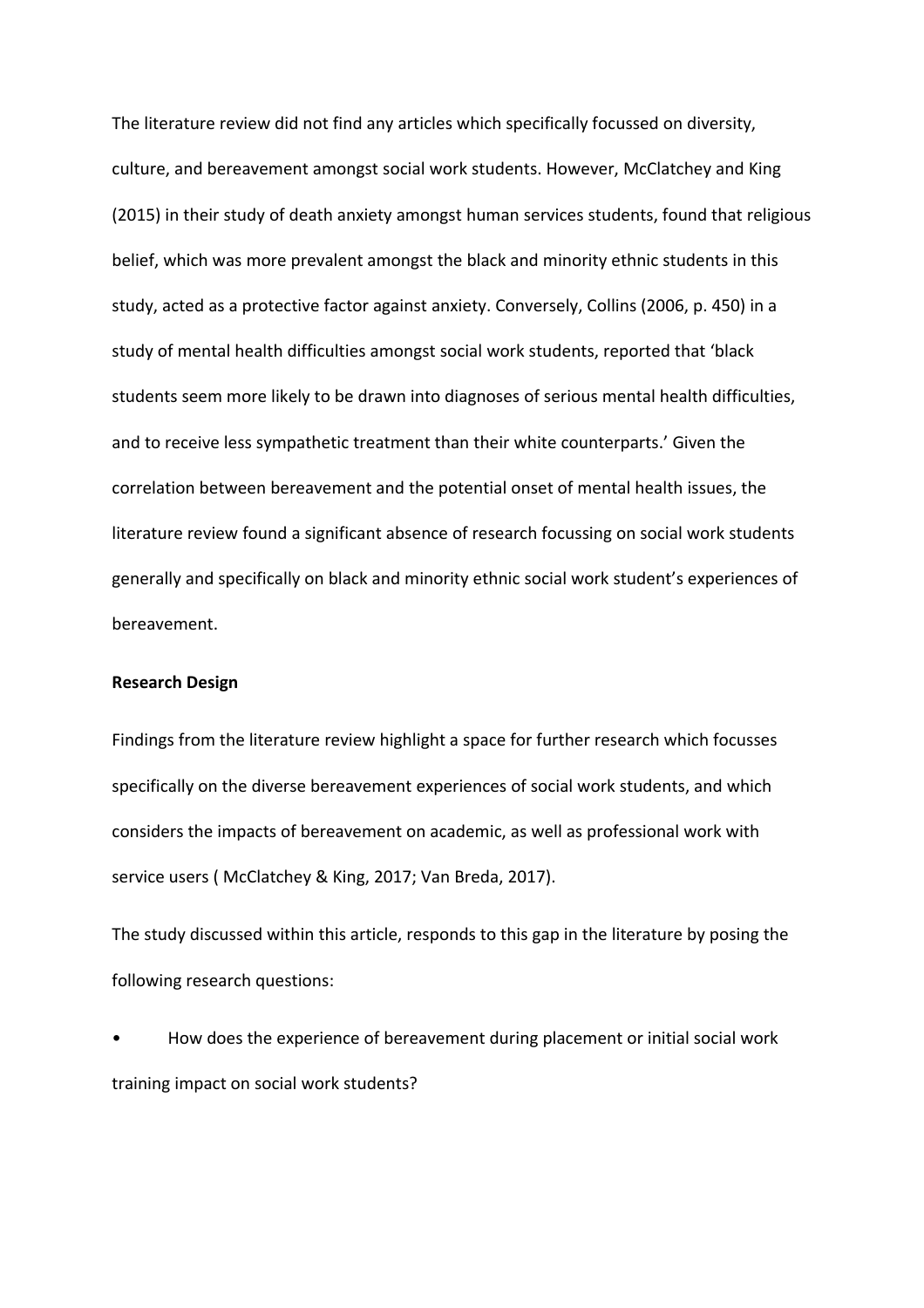• What specific information, support and advice do Higher Education Institutions offer to bereaved social work students?

• What are the implications for both social work education and social work educators? The pilot study adopted a qualitative approach drawn from the Biographic Narrative

Interpretive method (Wengraf, 2001). Qualitative methods have a specialist role in their capacity to examine people's routines, habits, social lives, beliefs, and opinions all of which contribute a fuller understanding of societal phenomena. Within this, narrative methodologies attempt to locate the meaning within human experience (Polkinghorne,1998) and are therefore highly suited to studies involving personal experiences of death and dying. The Biographic Narrative Interpretive Method (BNIM) was developed by German sociologists researching the testimony of holocaust survivors (Hollway and Jefferson, 2000, p. 34). It is a free association narrative method, which allows research participants an uninterrupted narrative flow. Underlying this is the theory that participants will choose whatever is important to them and select the order for this, thereby reducing researcher intervention and helping to diminish bias.

The study was granted ethical approval by the institutional review boards at both Universities. Participants were then accessed via the Social Work departments at the host institutions, which both follow the standard UK social work curriculum, combining work placements with academic study. Participants were recruited from pre- qualifying social work programmes students, in both undergraduate and post graduate programmes.

In order to recruit participants, a description of the research was made available through internal communication networks and students were invited to express an interest via email. They were then supplied with an Information Sheet detailing further information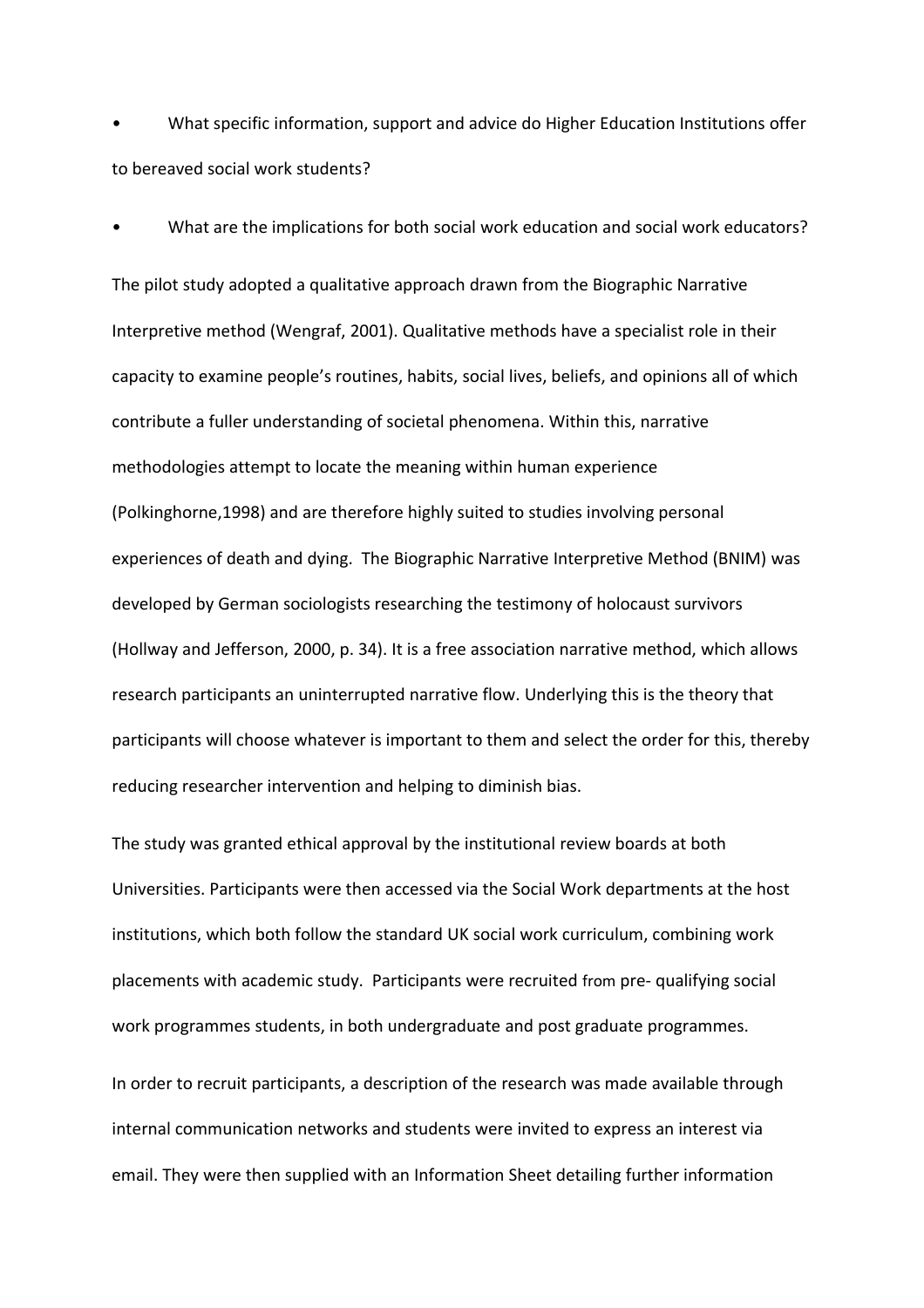about the study. This explained that interviews would be audio recorded and held on encrypted memory sticks until they were transcribed and then deleted. Transcriptions would also be made available to participants in order that they could change any details, prior to analysis and any dissemination. Information provided to participants in advance of the study also explained that they would have their names and details altered, as well as retaining the right to withdraw from the study, even after the interview. In recognition of the potentially emotive nature of the study, advice, and guidance on the possible risks of participation and information about institutional counselling support were also made available to participants. The respective University counselling teams were notified that the research was taking place.

Once the information was made available, 11 participants in total volunteered to participate in the study. The 11 consisted of seven students recruited from the London University, and four from the Sussex institution. Students were drawn from both undergraduate and post qualifying programmes. Six of the participants from the London University were from black or minority ethnic backgrounds, whilst all four students from the other institution and one from the London University identified as white British. The sample reflects the fundamentally different student profiles across the host institutions. In London, two thirds of the institution's total student intake come from Black and minority ethnic backgrounds, whilst seven in ten students have environments in the top twenty per cent of the official multiple deprivation index (Raftery, 2018). This is in stark comparison to the West Sussex University, where 2018/19 Admissions statistics show that almost 90 % of students are from middle class, white, British backgrounds. Whilst the study did not specifically prioritise either ethnicity, power or economic deprivation within the initial research design, data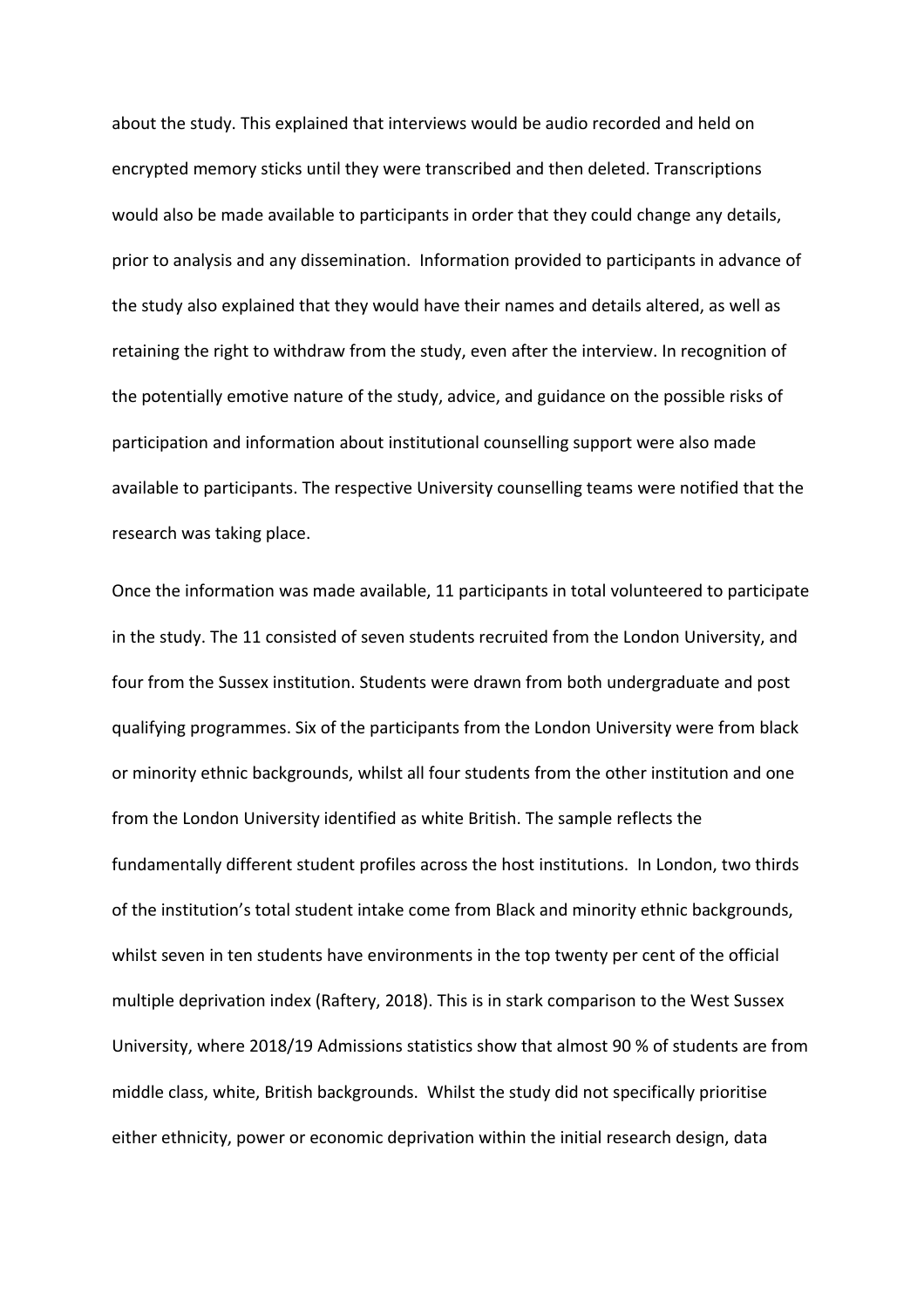collected demonstrates the significance of these factors within the bereavement experiences of students.

Once participants had given informed consent to participate in the study, interviews were arranged in quiet rooms away from the usual areas identified with University teaching or tutorials. The initial interview stage of the research followed BNIM which recommends standardising a 'SQUIN' (Single Question aimed at Inducing Narrative) (Wengraf, 2001, p. 111) intended to elicit open narrative, rather than utilising structured or semi-structured questions. This SQUIN was used at the beginning of all research interviews, staying as close as possible to these words on every occasion:

'Please tell me about your experience of bereavement, during your social work training. This should include all the events and experiences that were important to you personally no matter how insignificant they might seem. Begin wherever you like. I'll just listen. I won't interrupt. I might jot down some notes for afterwards.'

Once the interviews were completed, the data was transcribed and analysed by the research team using a thematic analysis technique, which identified and interpreted themes in relation to the research questions (Braun and Clarke, 2006). After individual data sets had been analysed and interpreted according to theme, the entire data set was then cross referenced for commonalities across the respective institutions.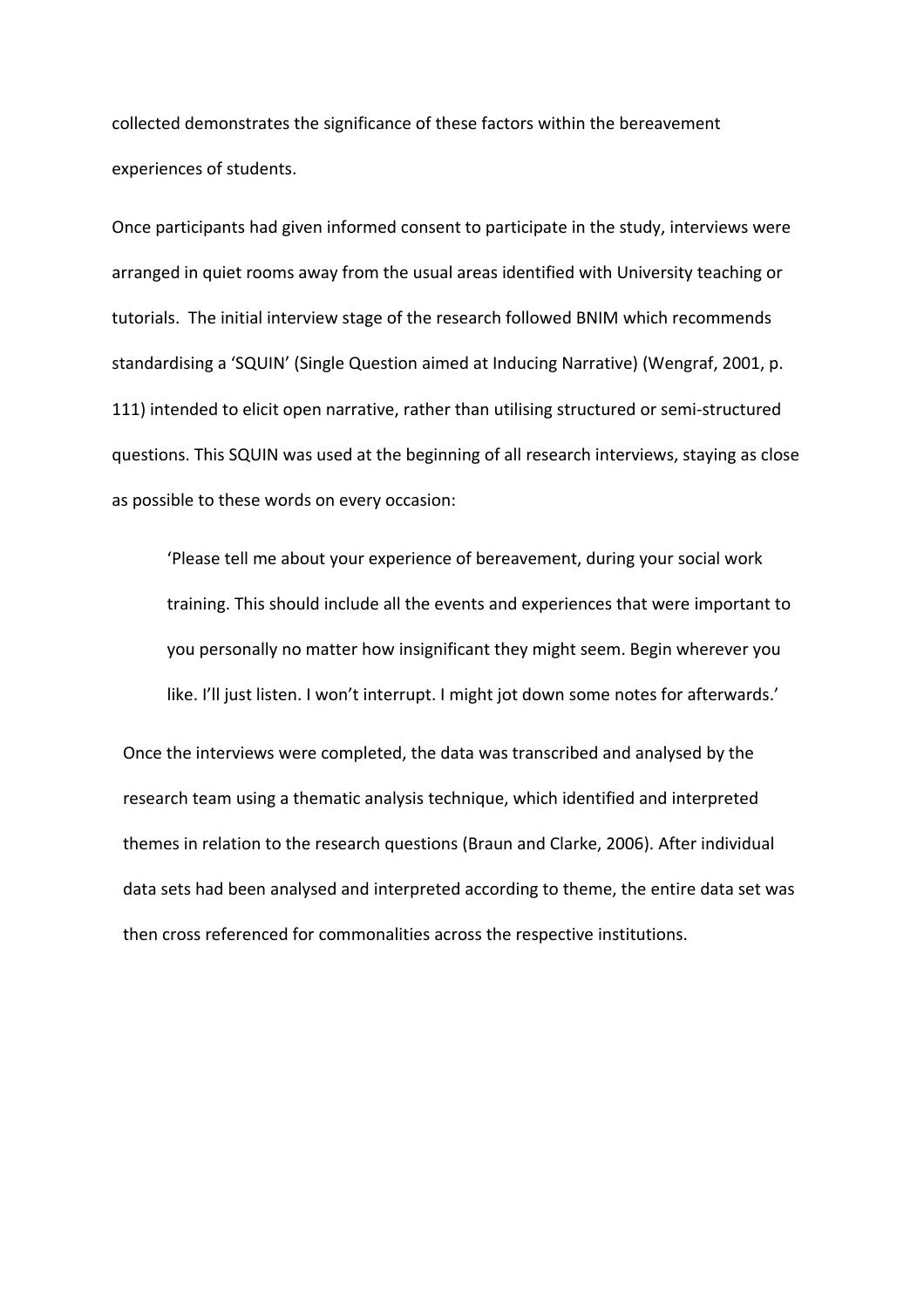## **Themes**

Although students expressed themselves in different ways across the data set, due to the relatively small number of interviews involved in this pilot study, the data were divided into four main themes which each responded to the research questions, as follows:

1. Practicalities: '*We cannot buy all the tickets'*

At both Universities, the death of a family member created practical difficulties for all the students who experienced this. These practicalities manifested themselves chiefly as financial concerns. Due to the London University's particular demographic profile, a large proportion of students reported experiencing financial hardship following significant bereavement. In many cases this was exacerbated by the obligation to undertake expensive foreign travel and/or time-consuming breaks from work or study in order to settle the affairs of deceased relatives:

*'It was a long process, it was a long grieving process because in African culture, especially Ghanaian culture, the person stays in there for 40 days.'*

(Ezra, London)

 Whilst it might be expected that these pressures would create obvious emotional wellbeing issues, during the interviews the London University students presented largely as stoic about the financial aspects of their bereavements, framing them in practical rather than emotional terms. Leah, for example, was clear that her relative would have to be put in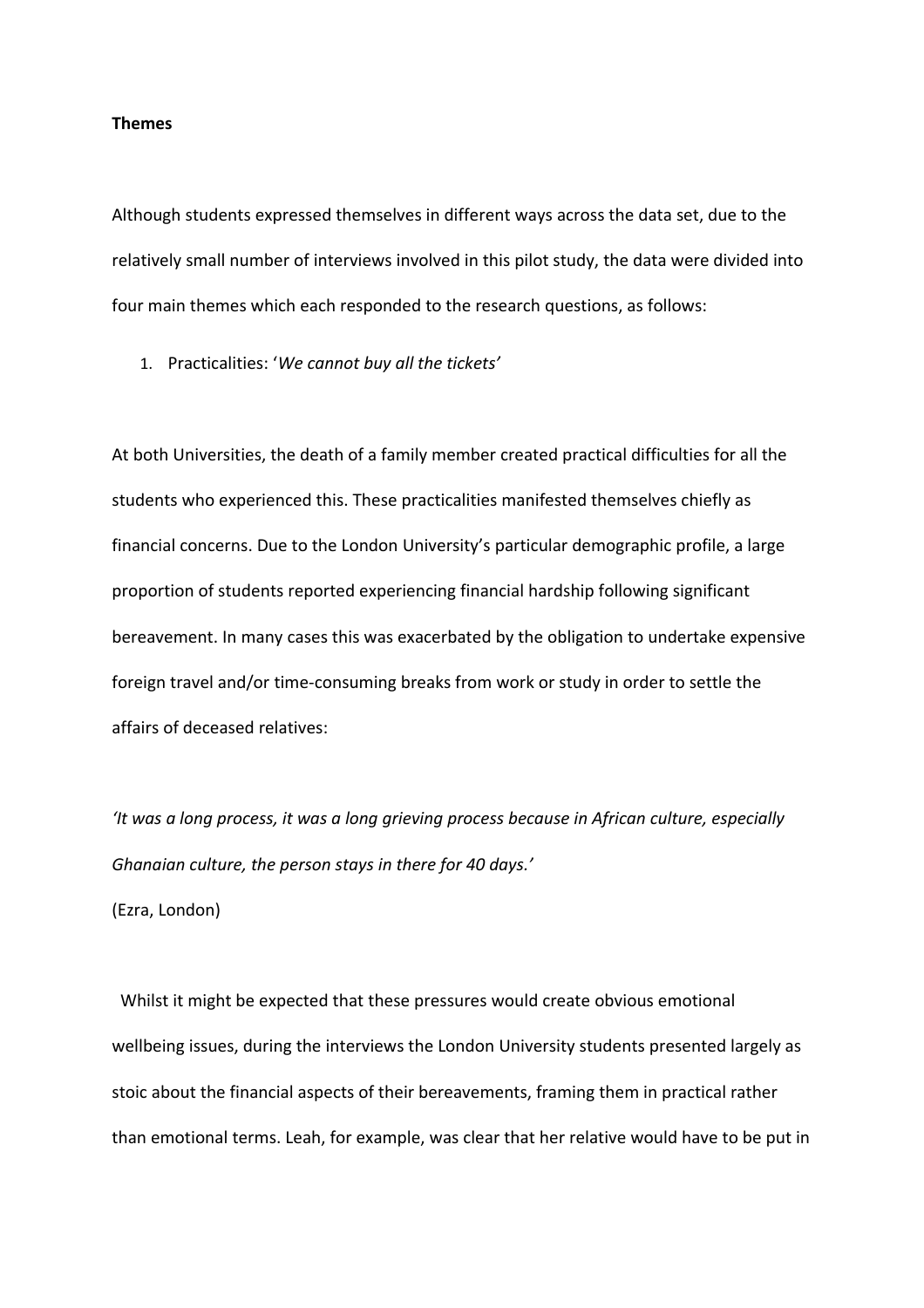cold storage until she had the money to pay for a funeral and she reported this as a practical issue which would need a similarly pragmatic solution:

*'I need to get a job as soon as I finish. So, I'm saying if I can get a job and he too [husband] has to get a job, there's two of us looking for full time work so that we can raise money and then one of us can go and one of us can look after the children. This is our plan then because we cannot buy all the tickets, we can't and the bill there is high'* (Leah, London)

At the West Sussex University students also experienced practical difficulties, although due to the different demographics, these were not as frequently connected to the necessity for lengthy and expensive journeys*:* 

 *'Having to sell the house, which has triggered having to rehome the animals, so it's kind of like, it's bam, bam, bam of losses and then it's literally like everything at once.'* (Rebecca, West Sussex)

For the predominantly black and minority ethnic participants at the London University, some of the greatest practical pressures following bereavement, were those created by both the professional and institutional regulations. Although there is still much more work to do, recent programmes of widening participation within UK Universities have improved access and opportunity for black and minority ethnic students and many of the study participants at the London University were accordingly the first in their families to study for a degree. Consequently, where bereavement rituals required extensive absence overseas,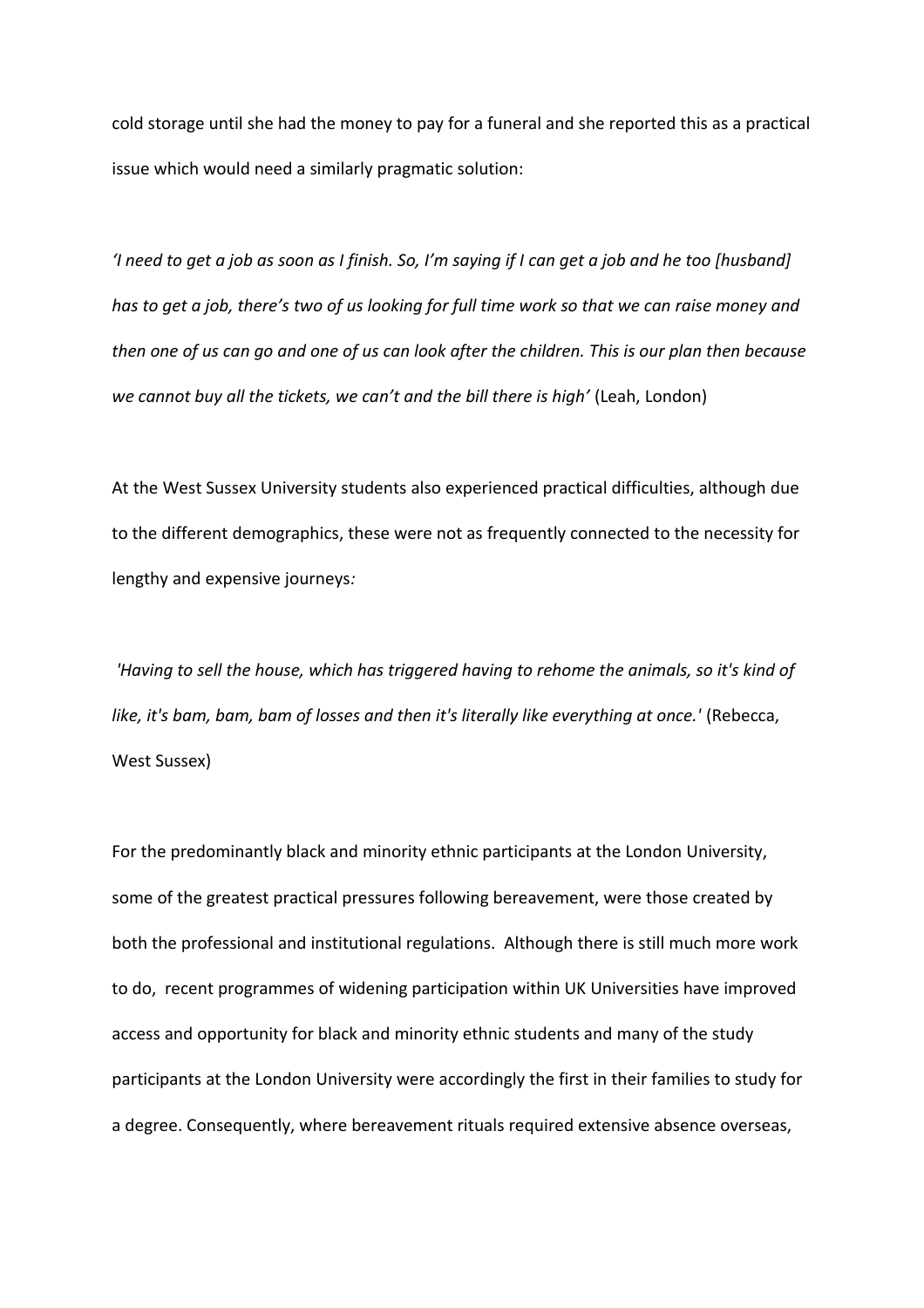students often felt caught in a double bind between accommodating the needs of their families whilst maintaining academic and regulatory requirements:

*'A lot of our predecessors are not educated; they never went to College even. They never went to University and they put most of their weight into us you know. There's only a few of us who have made it out of Jamaica, so when something happens, something major, the responsibility to shoulder that falls on me'* (Kaarina, London).

Additionally, as discussed in the literature review, some students in London reported feeling that their bereavement experiences were not fully integrated with general social work values and were sometimes underestimated. This was largely attributed to a perceived lack of cultural understanding, contextualised within a dominant western, Christian paradigm of bereavement involving administration, a short funeral and expectation of 'normal' return to work or study:

*'So, when I came back after my nephew died, I came back with the death certificate because when I was doing my lectures the teacher kept on saying to me 'you have to bring the death certificate' … and I remember blocking my ears.* 

(Zendaya, London)

*'A lot of us have our children, or have families, husbands and jobs and all this stuff we're juggling and we are still showing up and trying to do the work …and not being able to process what we have been through'* (Kaarina, London)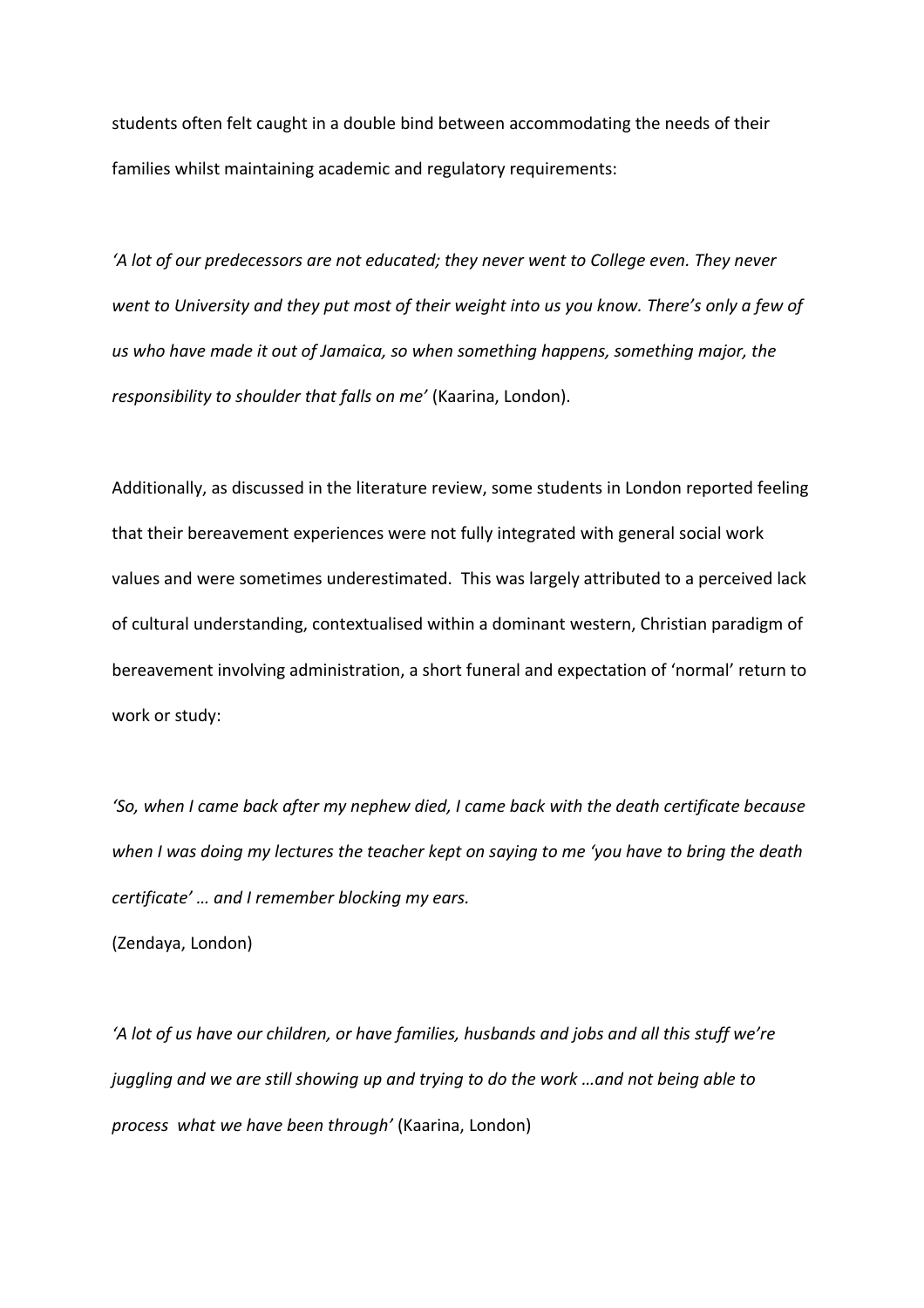2. Support Needs: '*Nobody's really thinking what students are going through'*

There was significant overlap in the interviews, between practicalities and a perceived lack of informed support at both Universities. Participants from both institutions all remarked upon what they perceived as a lack of integrated understanding and support for bereavement across the social work programmes and wider institutions. Most significantly perhaps, students reported what they perceived to be a lack of congruence between social work values and programme content and their experiences of bereavement support. Debbie, is typical in highlighting counselling which she felt 'didn't link with the social work':

*'I came to Uni in 2014 and then my Aunt passed away, she had cancer. And then in 2016 my Dad passed away. All of this as I was trying to go through University. I got some help from the counselling…but I felt that it didn't link in with the social work and nobody's really thinking what students are going through…I'm thinking about myself now, because I've got all these bereavements.'* (Debbie, London)

Whilst students recognised that professional and institutional procedures could not be universally altered to accommodate their personal needs, there was a common request for greater understanding, encapsulated by Kaarina:

*'I think for University, in terms of helping people like myself who are dealing with grief, it is just to start from the point of view of ''How can I help you as an individual?''*  (Kaarina, London)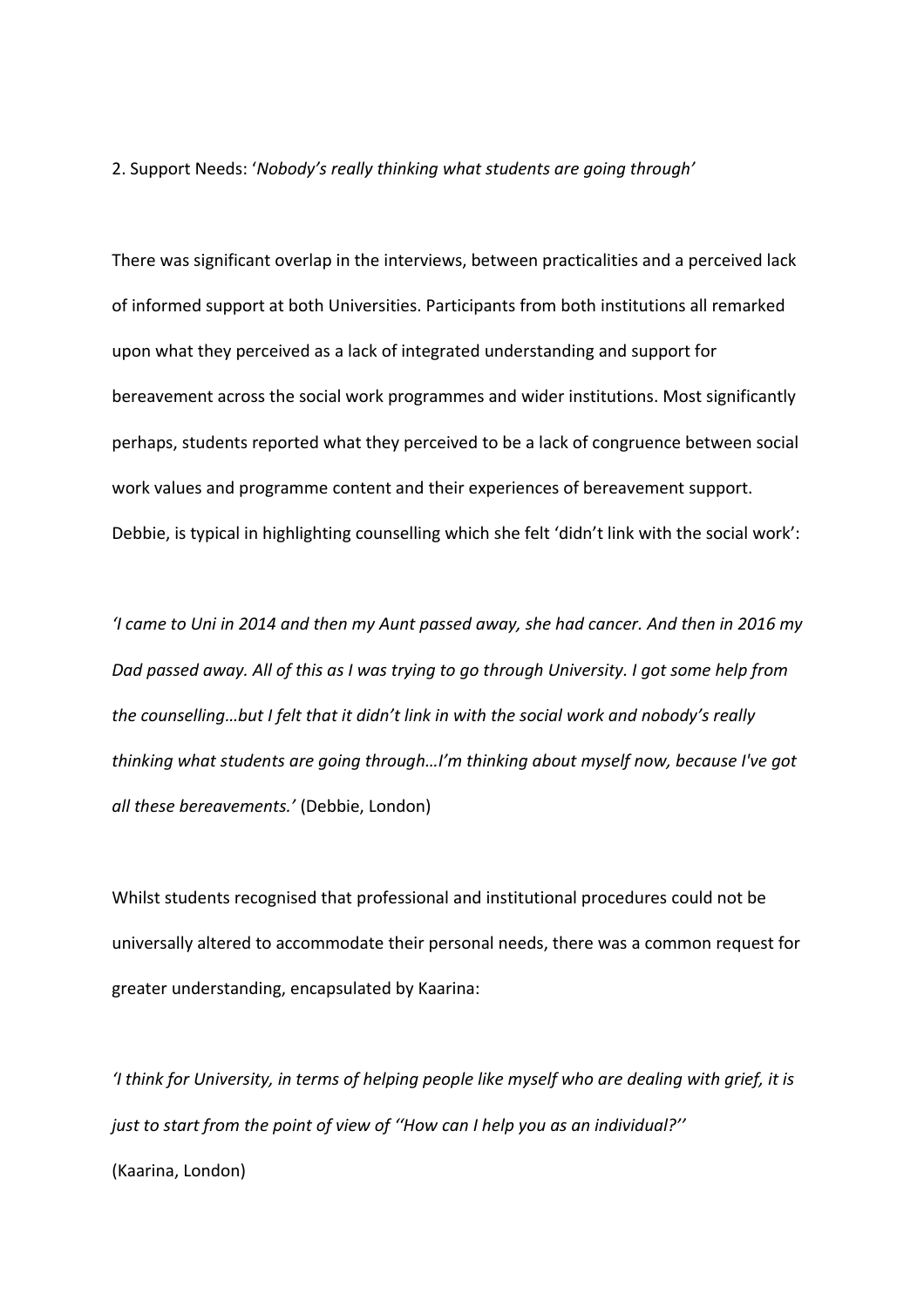Students across both institutions also demonstrated considerable personal variation in their support and coping mechanisms. As indicated in the literature review, students in London collectively drew much of their support from faith:

*'My religion, my religion has kept me sound through all of this'* 

# (Kaarina, London)

 The West Sussex students did not include discussion of spirituality or religion, but reported using drink and other ad hoc support mechanisms to help them cope with their grief following bereavement:

*'..drinking to excess ,fairly regularly, because I felt like that was the only time that I allowed myself to talk about it......I lived on campus in the first year, quite a few of the security guards that talked me down a few times, and sat with me at 3 0'clock in the morning.......'*  (Catrina, West Sussex)

Students at both institutions also highlighted the need for social work education to offer greater support and information on complicated bereavements like suicide or murder, which many of them had encountered within their personal or professional lives:

*' I was working with a young person who kept threatening to commit suicide…and I wanted to be there for her and she wouldn't talk to anyone else …and it was emotionally draining but we're taught not to express that, when you go home and you know you're fighting your own battles in your personal life…'* (Kaarina, London )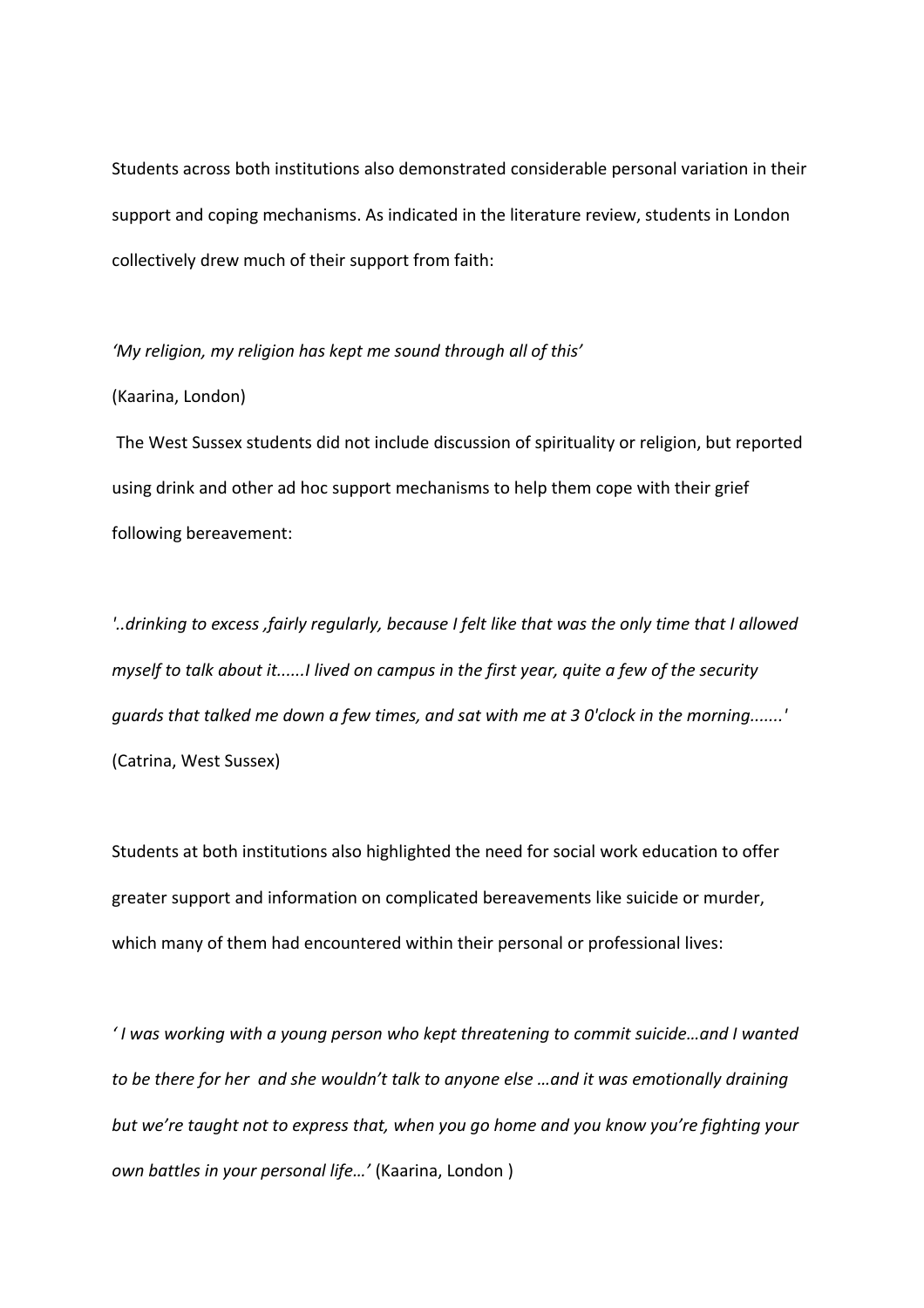The study also indicated that Practice Educators and those working with students on placement may need training and support in order to be able to cascade this to students. In her interview, Sheila, a London student, described working with a service user who died over a weekend. Sheila was distressed by this and then shocked when her Practice Educator wrote in her report that she needed to be 'more resilient when it comes to death,' leading her to question 'Well do I? Do I?

3. Differing Cultural Practices: *'There's a lot to piece together.'* 

Whilst cultural differences were very distinct between the two student populations, they were also inextricably entwined within the four separate themes. In London, issues of culture were apparent in the student's own personal experiences, for example in their obligation to visit other countries to honour their dead. Bereavement experiences amongst the London students also occurred more frequently, partly due to large extended families which increased the likelihood and potential repercussions of a death.

Student social workers in London also described working with bereaved individuals and families from different countries and cultures but without the appropriate knowledge or skills to support them:

*'We were doing some work with this man whose father had died. He had come from Sri Lanka, but he wasn't able to bury him because he was homeless, he had no money and all*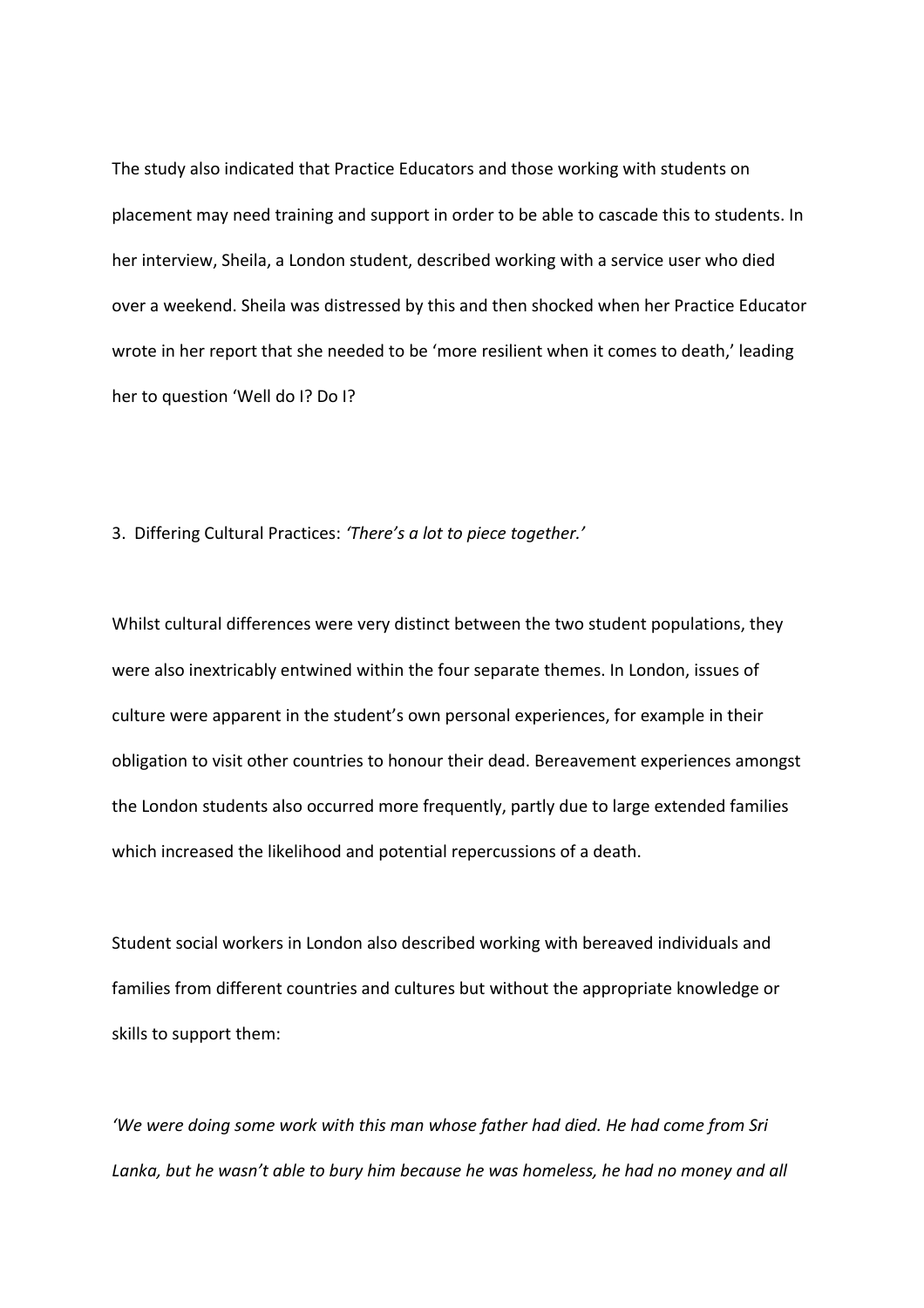*his family were in Sri Lanka. So, the borough had to pay for his funeral. In order for them to pay they had to see all his papers and documents and look at his pension and all kinds of things from over in Sri Lanka and this guy can hardly speak any English, He's in his thirties, but he was also drinking a lot… they were Hindu so they wanted a particular funeral…', so we managed to get that and it was fine…'* (Sheila, London)

*'We're dealing with Bangladeshi mothers and different wives and a whole host of different issues. So, in terms of culture and religion, there's a lot to piece together and sort out…'*  (Sheila, London)

At the West Sussex University there was no substantive discussion of culture or ethnicity amongst the student participants. However, students did report on what they described as institutional cultures and the 'culture of placement.' In particular, they felt their Practice Educators placed high importance on 'getting on 'with placements, with few allowances made for the emotional impact of a bereavement. However, for other students the opposite was true with the culture reflecting a need to cosset:

 ''*......my practice educator though seemed to become like a bit overprotective of me and a bit nervous around me being there....'' which resulted in me trying to reassure her....'' (Lauren, West Sussex)*

4. Enduring bereavement: '*All the loss, the pain and the grief'*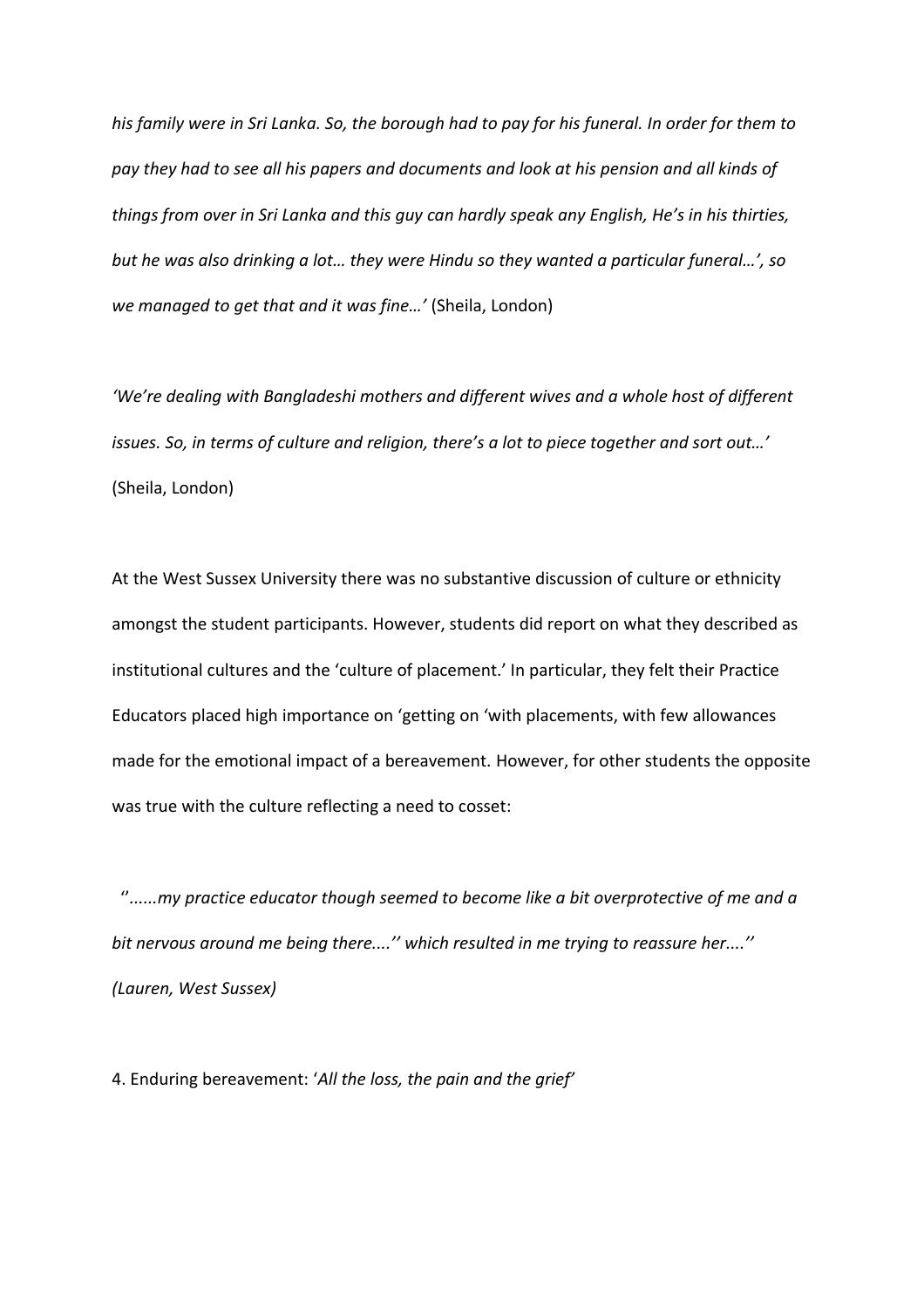Prior to beginning the study, the intention had been to sub divide the bereavement experiences into categories including the deaths of service users, family members and others. However, in practice, the open narrative method and initial SQUIN (Wengraf, 2011) resulted in study participants seamlessly describing a series of deaths and losses which all interconnected:

- *'Ok so basically why I showed an interest is because I had a bereavement when I was 14, my brother he was shot in the US because we grew up there.. for myself I feel as though I've had to be strong through all the bereavement stages…'* (Debbie, London)
- *'I had a complicated relationship with my dad ...my mum and dad separated before I was born. My dad remarried and I have two little sisters.'*(Bethany, West Sussex)
- Adam, a London student also recalled the death of a service user, decades before which was clearly an event which still resonated with him even now:

*'And there's the selfish professional worry in that 'is there something that I haven't done?'…I never want to have to do that again, go and speak to someone's Mum and say…you know'*  (Adam, London)

This drive to make meaning was also reflected in the study, for example by Ezra who had experienced multiple bereavements during his early life: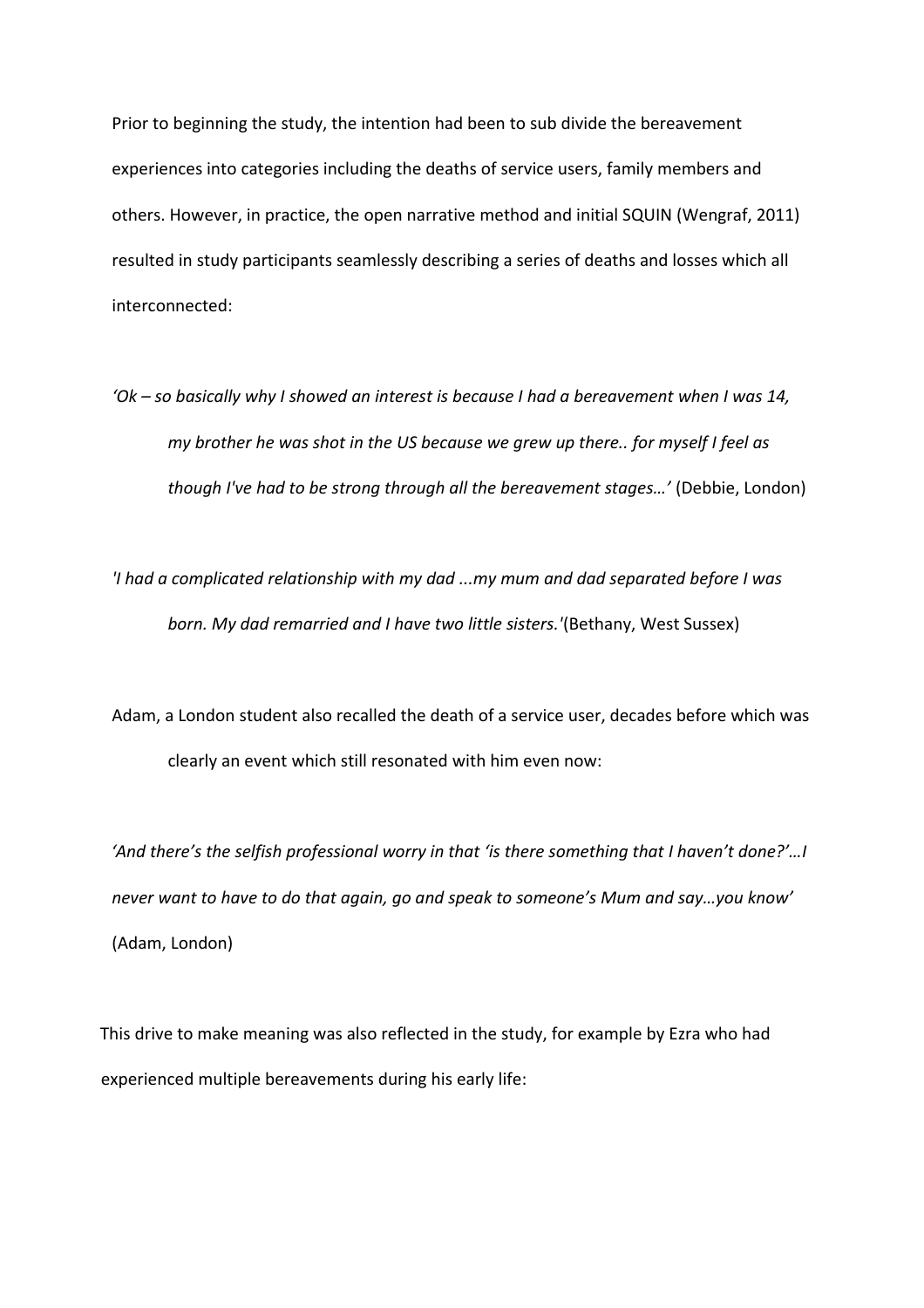*'I'm hoping to be able to use all my experiences, all the loss, the pain, and the grief in the field of social work to speak to my clients'* (Ezra, London)

## **Discussion**

This small, collaborative pilot study aimed at addressing the recent emphasis on student wellbeing in UK Universities, through an exploration of bereavement support amongst social work students at two institutions with radically different demographics. Although, a preliminary literature review did not find any research expressly related to social work student's bereavement experiences, the findings of the study support evidence from previous literature in the field of death and bereavement, as well as responding to the specific research questions.

 In considering the first of these research questions, the study found significant differences in the impacts of bereavement across the two institutions. Many of these differences are linked to culture, consistent with Lawson's study of African Canadians, where she positions grief as 'an epistemological site that can illuminate the assumed value of racialised lives within a society' (2013, p.4). Students at the London University, where black and minority ethnic communities had greater representation, reported higher incidence of practical issues associated with the need for long distance travel and the financial implications of this. Additionally, many of the students from the London University were amongst the first generation in their families to attend University and were consequently anxious about the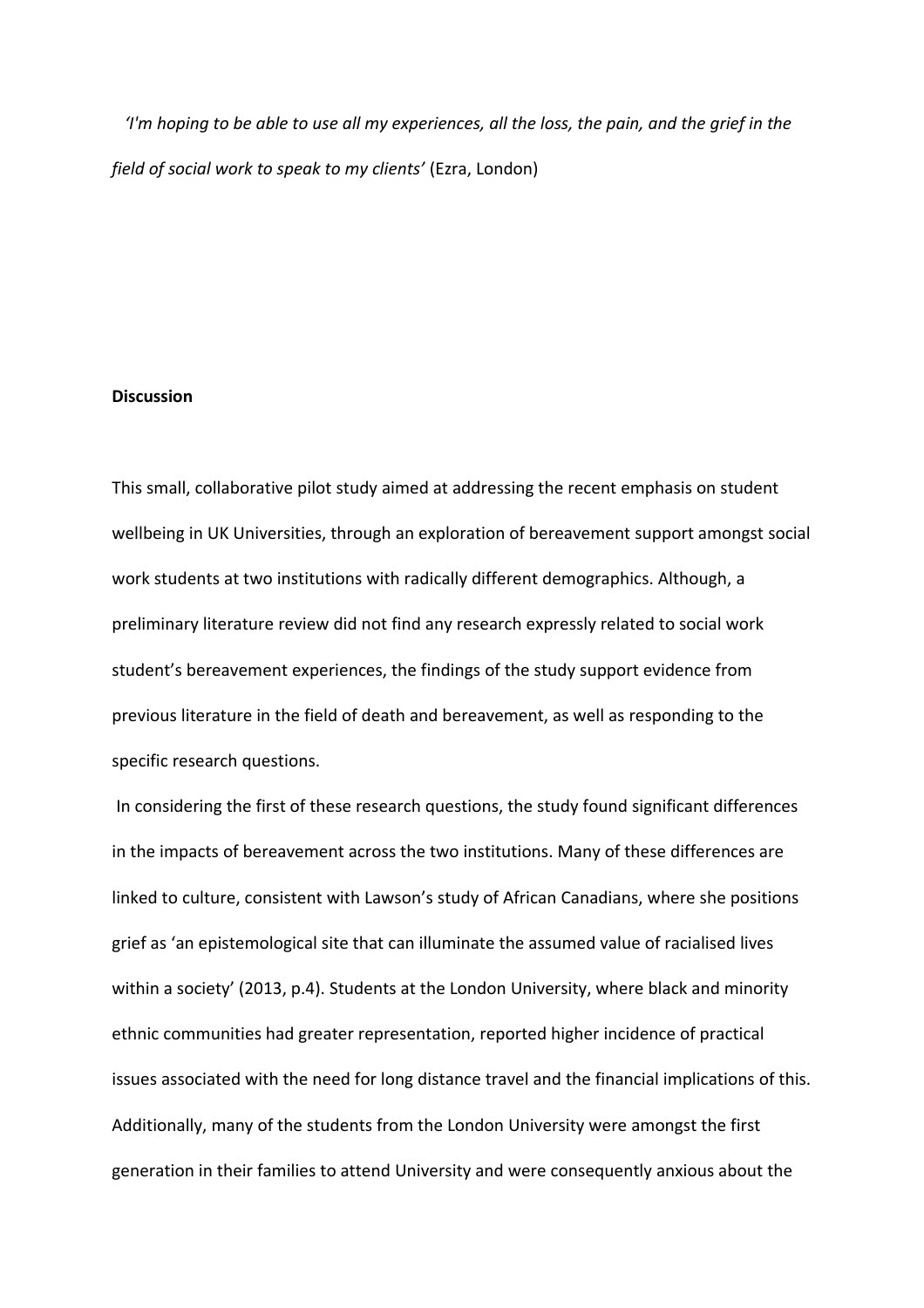effects of bereavement on their studies and their long- term success. Whilst students from London often addressed bereavement in a pragmatic manner, they commonly reported what they perceived as a need for further cultural awareness in both institutional and regulatory requirements. Many students felt that there was a need for further research and awareness building, so that attitudes to bereavement were more congruent with the core values of the social work profession particularly around anti-oppressive practice and diversity.

At the West Sussex University, students did not report the same financial and practical issues as their counterparts in London. However, they did link practical tasks, such as having to sell a house, to detrimental outcomes for their mental and emotional wellbeing, particularly when related to the particular pressures of a social work degree programme. Additionally, whilst London students were quite vocal in reporting their bereavements, despite their frequent frustrations, students at the West Sussex University were more likely to avoid support for fear of stigmatisation following a bereavement. West Sussex University students reported using alternative forms of assistance more frequently than London students, who more commonly discussed religion as a support mechanism. The data from the West Sussex University, whilst very limited, resonates with a dominant western cultural attitude to death in which people may be very reluctant to discuss any aspects of grief or bereavement (YouGov, 2018).

One of the major ways in which bereavement impacted on study participants was through cumulative stress. This manifested in two main ways, either through an accumulation of practical and/or emotional difficulties, or through experience of multiple bereavements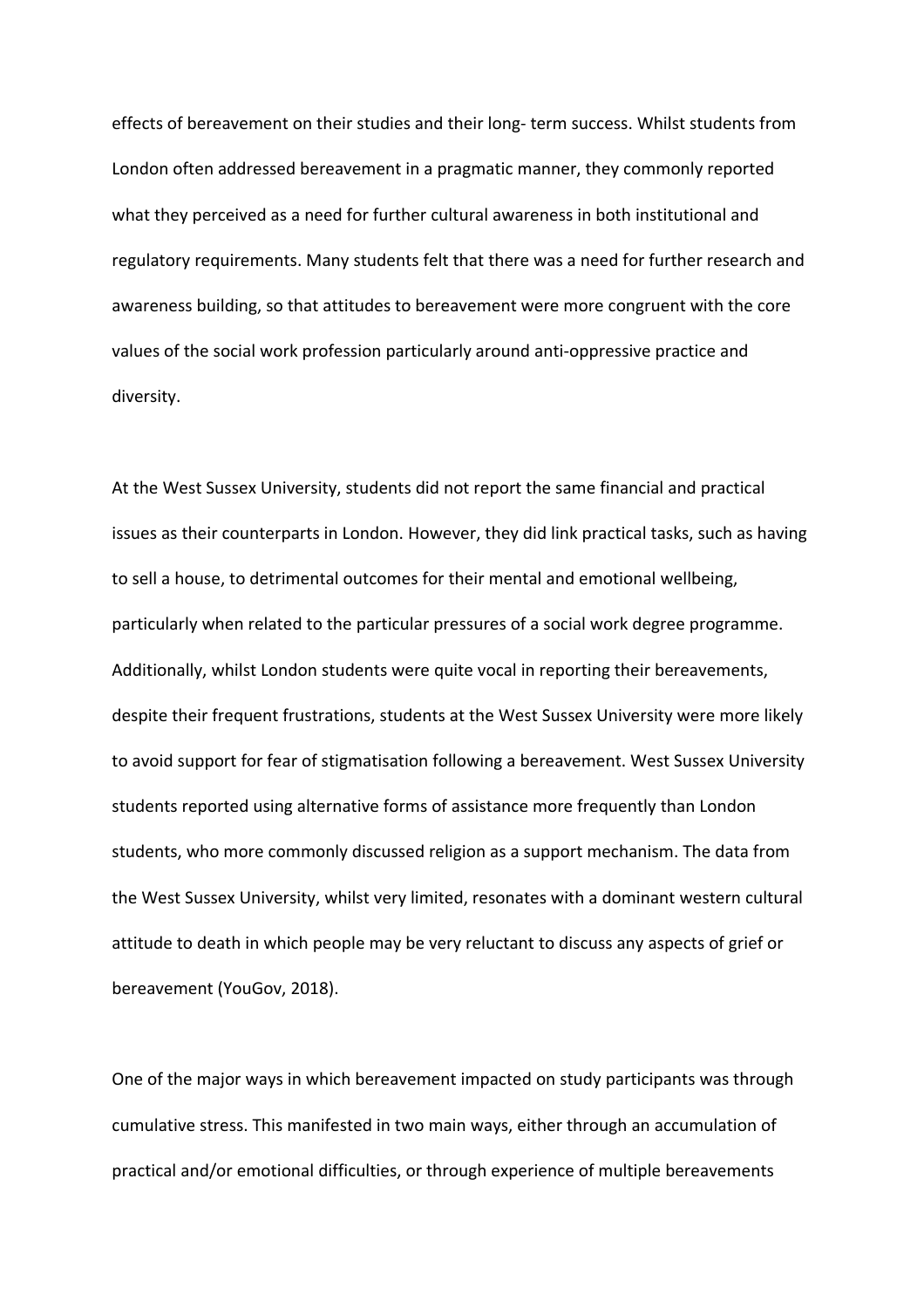across the lifespan. Both factors were more common amongst the London students, who had significantly less economic affluence than those at the West Sussex University, but were also more likely to experience multiple bereavements due to larger families and the close bonds that existed within these. However, London students almost universally reported religious and other faith- based support structures which helped them to cope with the effects of bereavement.

In answer to the second research question, participants highlighted a need for extending understanding and support for bereavement across the two institutions. Many study participants mentioned referrals to counselling, which some of them welcomed, whilst others felt this was unhelpful, as they wanted specific practical help with assignments or financial matters. Students at both Universities were concerned about maintaining their academic work, but regulatory requirements limited the available support and frequently exacerbated existing financial concerns. Participants in London reported a need to increase cultural insight and awareness around bereavement, both in teaching and support which they identified as intensifying the practical pressures on them. However, in West Sussex, a more traditional western cultural taboo around discussing death and bereavement led to students seeking support from often unexpected sources. At both institutions, participants mentioned a perceived incongruence between the ethics and values of social work and the lack of flexibility in applying professional standards, particularly where these concerned diversity or economic issues.

Findings from this small study present various implications for both social work education and social work educators. Whilst the study is limited in number of participants the authors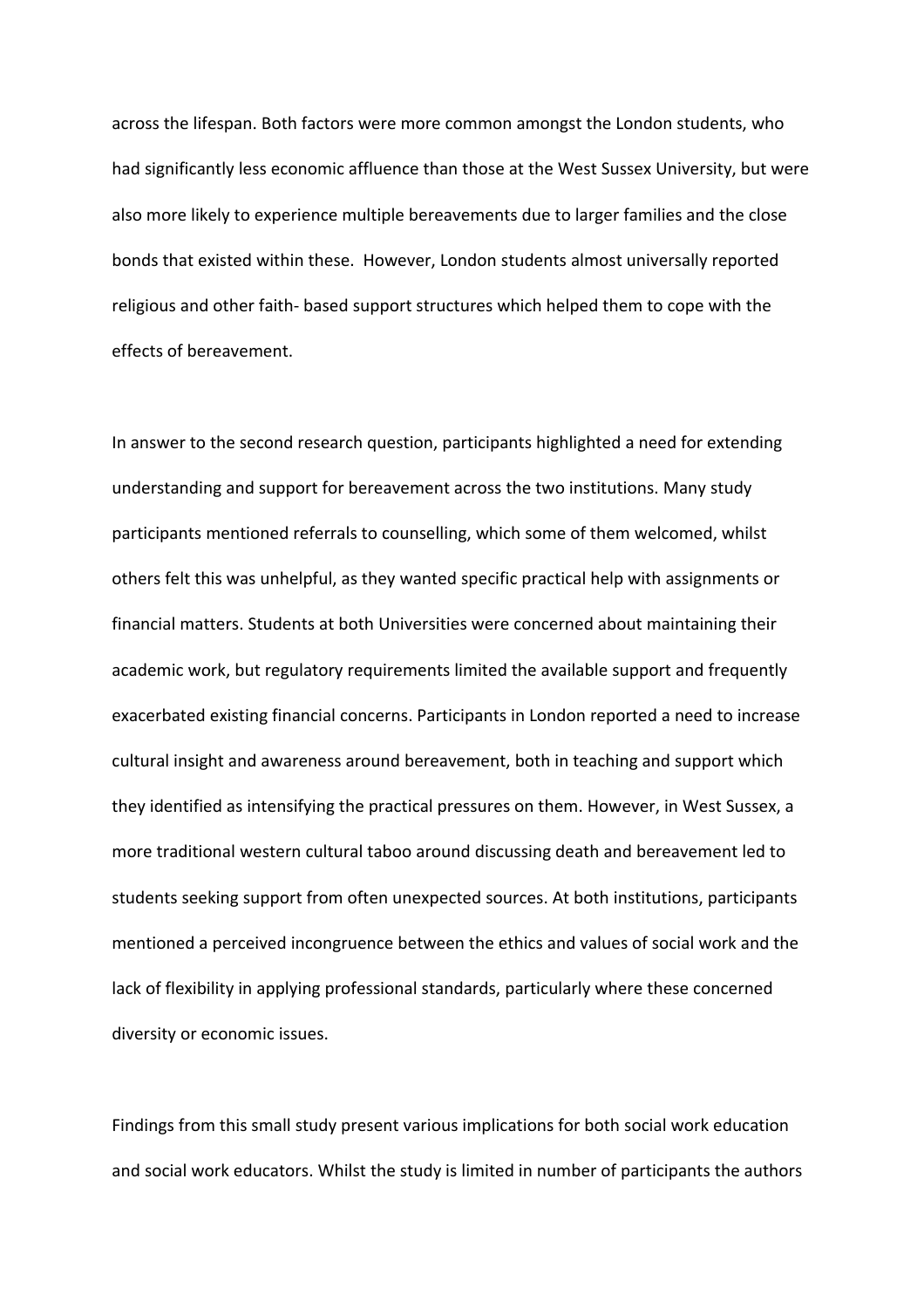have learned a great deal from the findings and believe that there are some distinctive areas which would benefit from further research. As the literature review demonstrated, there is a dearth of research focussing specifically on social work student's experience of death and bereavement, although it is recognised that these can have a profound effect on their own mental and emotional wellbeing, as well as their capacity to support others. Students in the study all suggested that death and bereavement should be further embedded within social work programmes in three main ways. Firstly, that tutors and indeed all academic staff should receive training in the potential impacts and associated stresses created by bereavement, death and dying, enabling them to offer effective and appropriate pastoral support and signposting, rather than simple condolences. We recommend that aspects of death and dying are integrated throughout the curriculum, rather than being linked to old age, as is traditional on many Social Work programmes. For example, aspects of death and dying could be integrated into lectures on ethics; contexts; law and other core Social work offers. Given the significant findings of this small study relating to the specific cultural implications of death and dying, we also suggest that these are addressed openly within the curriculum as part of core learning about social justice, diversity, and anti-oppressive practice. This work is already well under way in the London University with the introduction of a new institution-wide Social Justice Framework. Creating integrated opportunities to discuss death and dying directly would break some of the taboos which still surround the topic and cause it to be sequestered in Electives , or discussions only of 'old age' or 'end of life.'

Although we recommend that faculty are trained to work with bereaved students, particularly where there is a very diverse demographic, we also recognise that staff have limitations in what they can offer and that they must make use of other support services.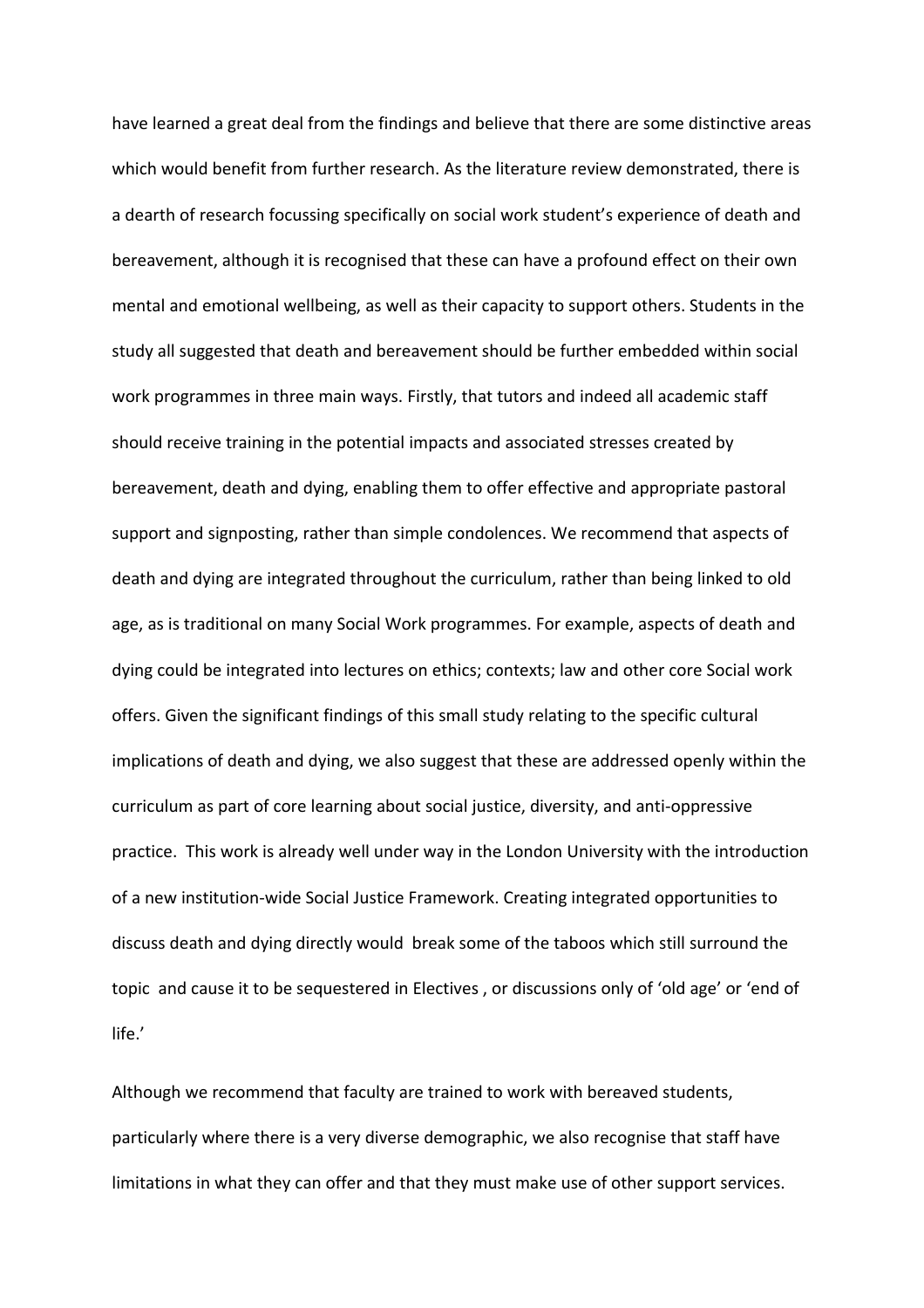Linked to this is the data on Practice Educators who, in both institutions were either cited as being too task oriented, or conversely overprotective. Sheila's experience of being told she had to be 'more resilient when it comes to death,' and her subsequent questioning of herself is particularly striking and demonstrates how influential Practice Educators are for students. The data suggests that they too may need greater training and indeed support with managing bereavement in their own practice, as well as to assist with sustaining their students.

The second way in which study participants suggested that death and bereavement should be further embedded within social work programmes was via specialist training. Particular forms of death and dying, for example suicide and gun crime, may create wellbeing issues in practice and therefore participants suggested that specialist knowledge should be embedded within the social work curriculum, along with principles of self-care when dealing with traumatic forms of bereavement. Thirdly, whilst the study did not set out expressly to study cultural differences, the findings suggest that death education and concomitant support has focussed largely on a dominant white, western Christian paradigm, which risks treating bereavement as a homogenous experience. Whilst this paradigm tends to package grief and bereavement within organisational, institutional, temporal and often bureaucratic processes, the students who participated in this study have demonstrated the complexity of personal and professional experiences of bereavement and the ways in which these relate to dominance, power and control. Leah, for example, did not have the financial capacity to return to her country of origin to bury her loved one and therefore needed to qualify and find work before she could do so. Whilst many of the student participants were stoic about the consequences of their particular experiences of bereavement, the resulting anxiety may have profound effects on the ways in which grief is processed, with consequent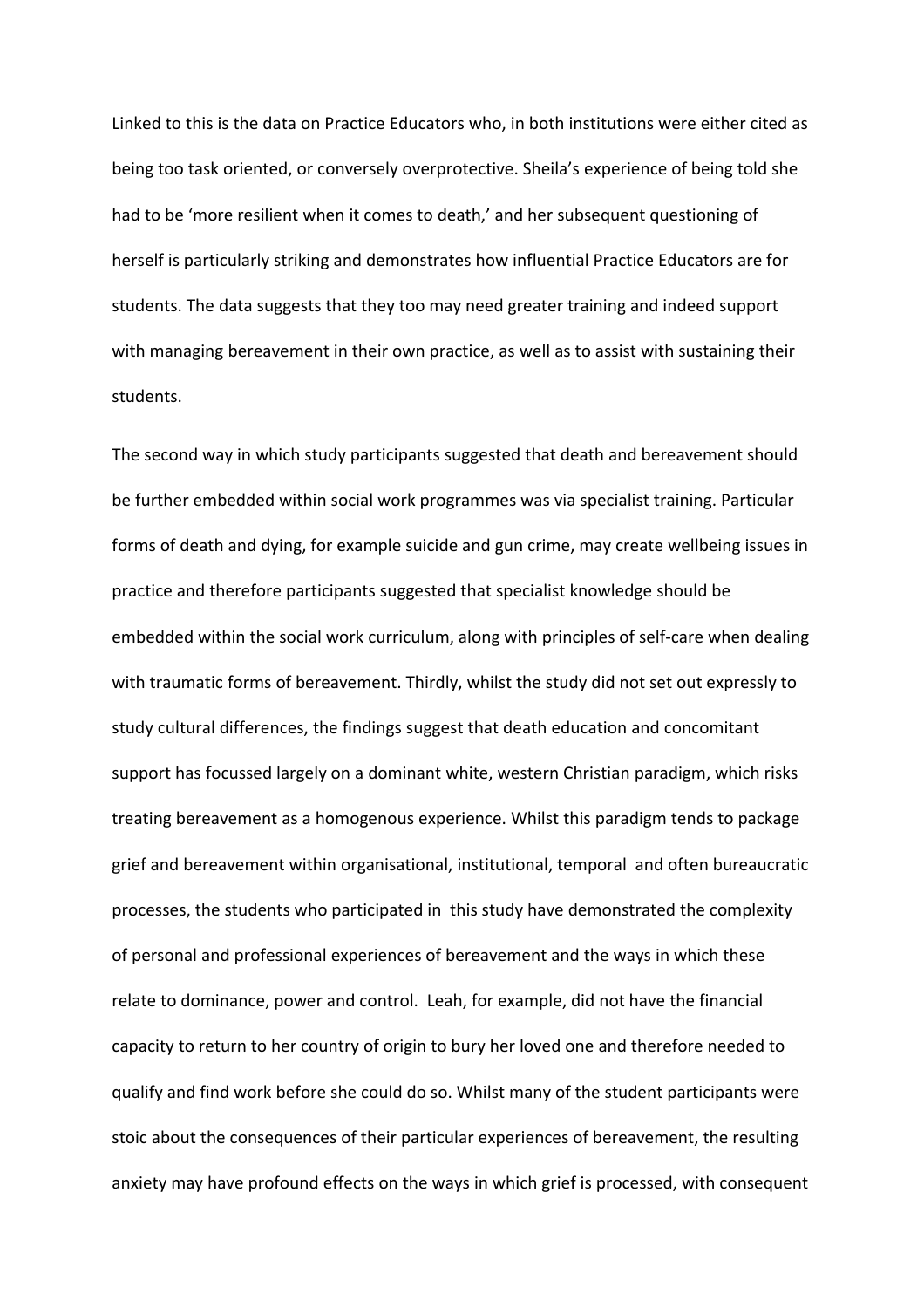implications for student mental health and wellbeing. Moving forwards, we believe there is a clear need for further studies within the field of social work which focus on 'cultural and subcultural differences in bereavement as a major priority' (Laurie and Neimeyer, 2008, p.174) and which further excavate the power differentials associated with these.

# **Conclusion**

This article has discussed the results of a small pilot study exploring the impacts of bereavement on the wellbeing of social work students within two UK University Social Work programmes. The study was limited by both sample size and scope, but findings are nevertheless useful in identifying a need for further research into aspects of death and bereavement, together with curriculum development under the new regulator, Social Work England. The study shows that factors associated with bereavement may have a significant impact on the wellbeing of social work students and indicates a concomitant need for upskilling social work tutors and placement personnel, as well as embedding fundamental knowledge regarding specific forms of death, within social work education.

Although the study described within the article did not specifically set out to study cultural and ethnic factors, the free association narrative method allowed participants to speak openly and without interruption, or direction and thereby identified a significant need for much greater understanding of power differentials related to culture. At present, the study suggests that a dominant western Christian paradigm prevails which serves to disenfranchise bereaved students and particularly those from BAME backgrounds. Within this, we also recognise our own limitations as authors and researchers, but nevertheless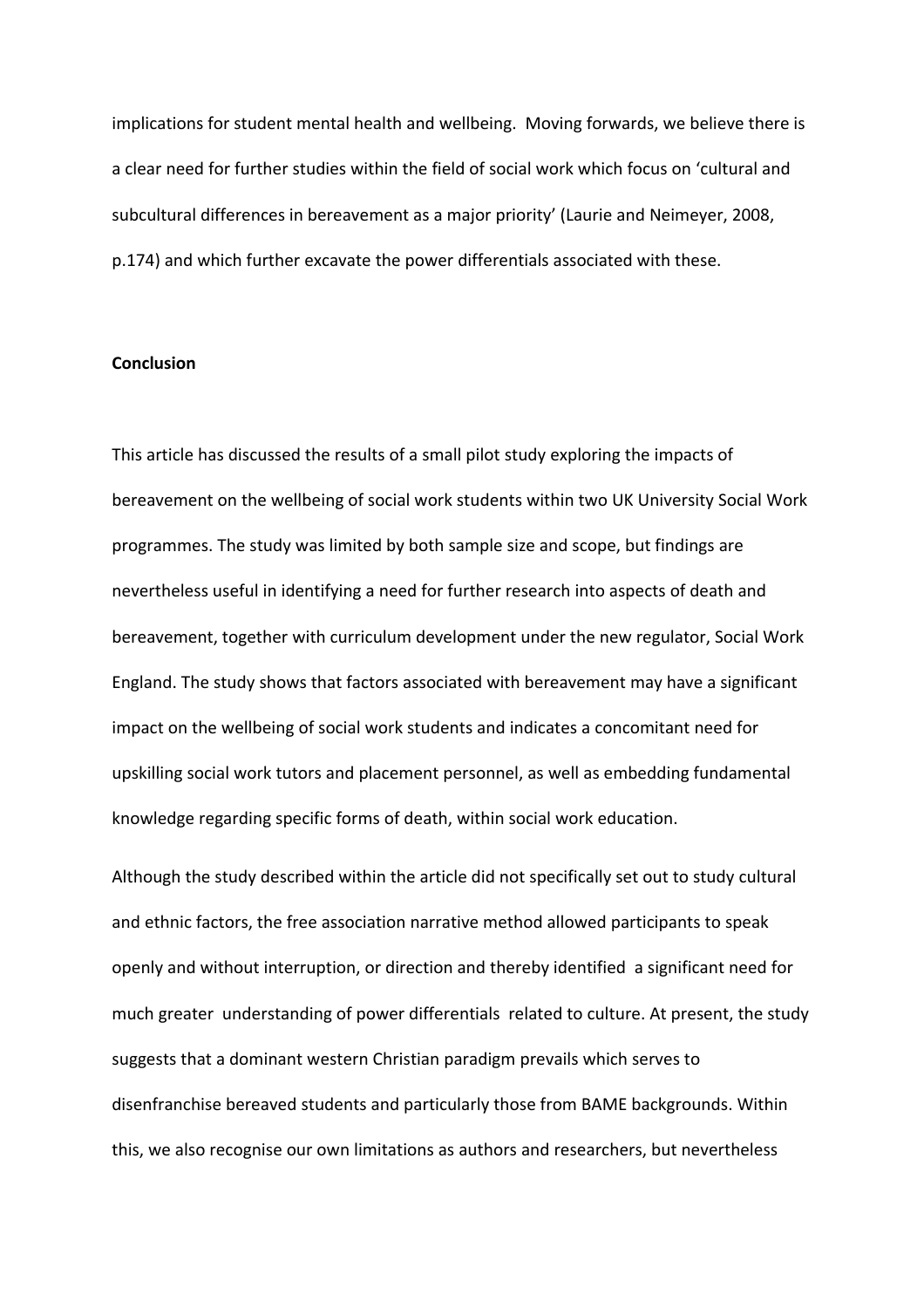recommend further, larger scale research to excavate these power differentials, as well as informing the core Social Work curriculum. Underpinning all the data is a clear need for training and knowledge, which recognises the diversity of bereavement experiences and enables both practitioners and educators to offer effective support. Despite our own limitations and that of this small study, we anticipate that the findings from this pilot project will make an important contribution to social work education and practice, as well as having implications for further research and perhaps eventually for bereavement policy. As one of the London University participants suggested:

 *'I was thinking that in the future there could be a law, a policy for employers to bring that aspect after bereavement …to have the duty…to support people emotionally, not leaving them to go through things alone, already the job is on them because I see so many pressures on the staff…'* (Leah, London)

# **References**

Braun, V. and Clarke, V. (2006) Using thematic analysis in psychology, *Qualitative Research in Psychology*, Vol 3 (2)

Cagle, J. and Kovacs, P. (2009) Education: A complex and empowering social work intervention at the End of Life, *Health and Social Work* Vol: 34 (1)

Chan, W, Tin, A; Wong, K (2017) Effectiveness of an experiential workshop for enhancing helping professionals' self-competence in death work in Hong Kong: a randomised control trail, *Health and Social Care in the Community* 25(3) pp.1070 - 1079

Collins, S; Coffey, M, and Morris, M (2010) Social work students: Stress, support and wellbeing, *British Journal of Social Work*, Volume 40 pp. 963-982

Collins, S. (2006) Mental health difficulties and the support needs of social work students: Dilemmas, tensions and contradictions, *Social Work Education*, 25(5) pp.446 -61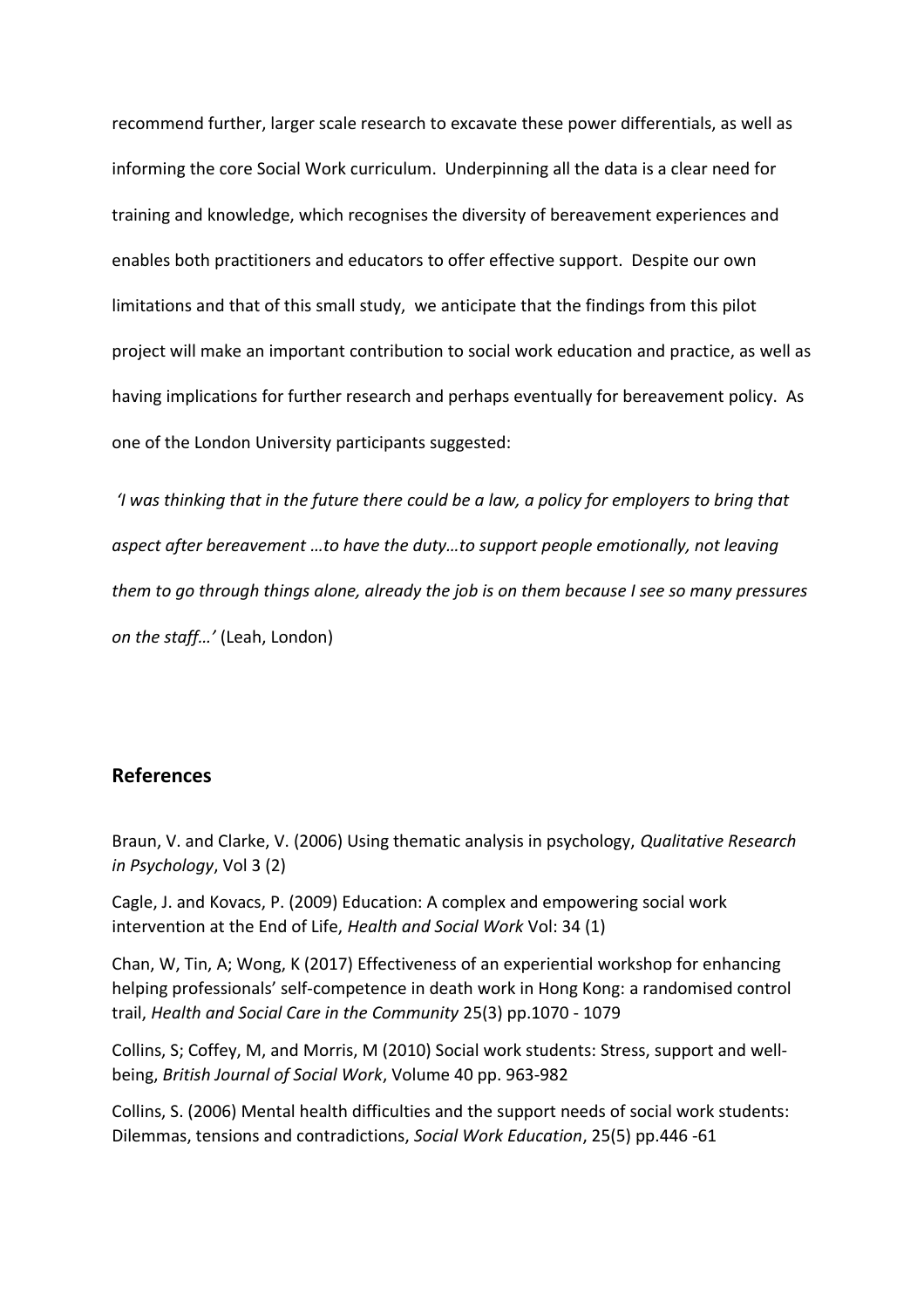Dyregrov, K (2004) Bereaved parents' experience of research participation, Social Science and Medicine, vol 58, 2, pp.391 -400

Fulton, A (2012) Dealing with death and dying: A letter to social work practicum students, *Reflections*, 18 (2)

Gov. Uk (2019) Universities must do more to tackle ethnic disparity. Available at: [https://www.gov.uk/government/news/universities-must-do-more-to-tackle-ethnic](https://www.gov.uk/government/news/universities-must-do-more-to-tackle-ethnic-disparity)[disparity](https://www.gov.uk/government/news/universities-must-do-more-to-tackle-ethnic-disparity) Accessed: 18 April 2020

Holloway, M. and Taplin, S. (2013) Editorial, *British Journal of Social Work* vol 43 pp.203- 2015

Hollway, W. and Jefferson, T. (2000) *Doing Qualitative Research Differently*, London, Sage

Kramer, B (1998) Preparing Social Workers for the Inevitable: A preliminary investigation of a course on grief, death and loss, *Journal of Social Work Education*, Vol 34 (2) pp. 211- 228

Lawson, E (2014) Disenfranchised grief and social inequality: bereaved African Canadians and oppositional narratives about the violent deaths of friends and family members, *Ethnic and Racial Studies* Vol 37(11) pp.2092 – 2109

McClatchey, I.S and King, S (2015) The impact of death education on fear of death and death anxiety among human services students, Omega *– Journal of Death and Dying* Vol 71 (4) 343 -361

McIlwaine, L; Scarlett, V; Venters, A and Ker, J.S (2007) The different levels of learning about dying and death: an evaluation of a personal, professional and interprofessional learning journey, *Medical Teacher*, 29 pp.151 - 159

Parker, J (2006) Developing perceptions of competence during practice learning. *British Journal of Social Work*, 36 (6), pp.1017 - 37

Polkinghorne, D (1998) *Narrative knowing and the human sciences*, USA, SUNY press

Prigerson, H; Wolfson, L and Shear, K (1997) Case histories of traumatic grief, *Omega – Journal of death and dying,* Volume 35(1) pp.9 -24

Raftery, J (2018) *How London Met was turned around*, Higher Education Policy Institute. Available at:<https://www.hepi.ac.uk/2018/10/18/london-met-turned-around/>

Accessed: 21 October 2018

Office for Students (2020) *Mental Health* Available at: [https://www.officeforstudents.org.uk/advice-and-guidance/student-wellbeing-and](https://www.officeforstudents.org.uk/advice-and-guidance/student-wellbeing-and-protection/mental-health/what-we-re-doing/)[protection/mental-health/what-we-re-doing/](https://www.officeforstudents.org.uk/advice-and-guidance/student-wellbeing-and-protection/mental-health/what-we-re-doing/) Accessed: 19 April 2020